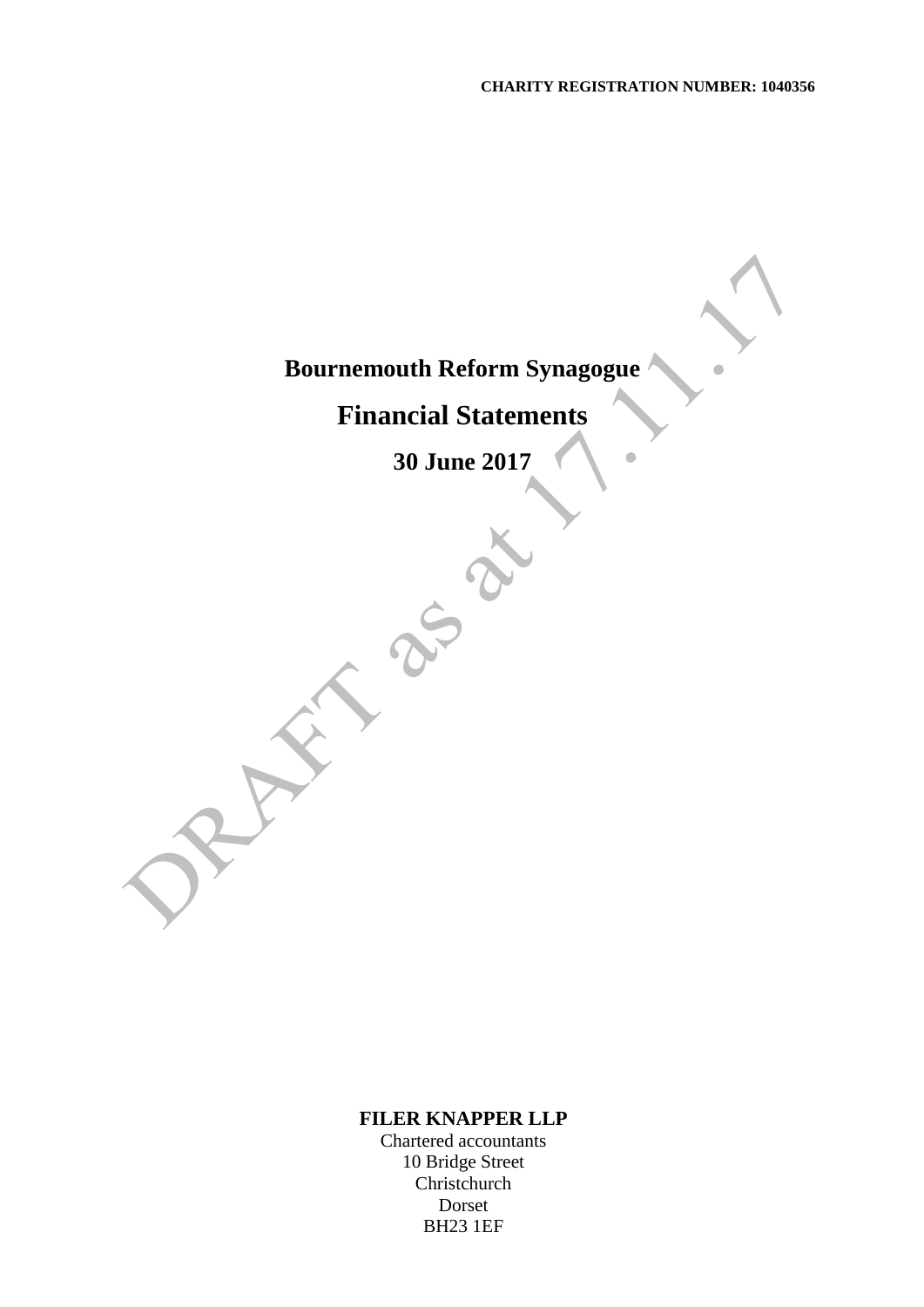### **Financial Statements**

### **Year ended 30 June 2017**

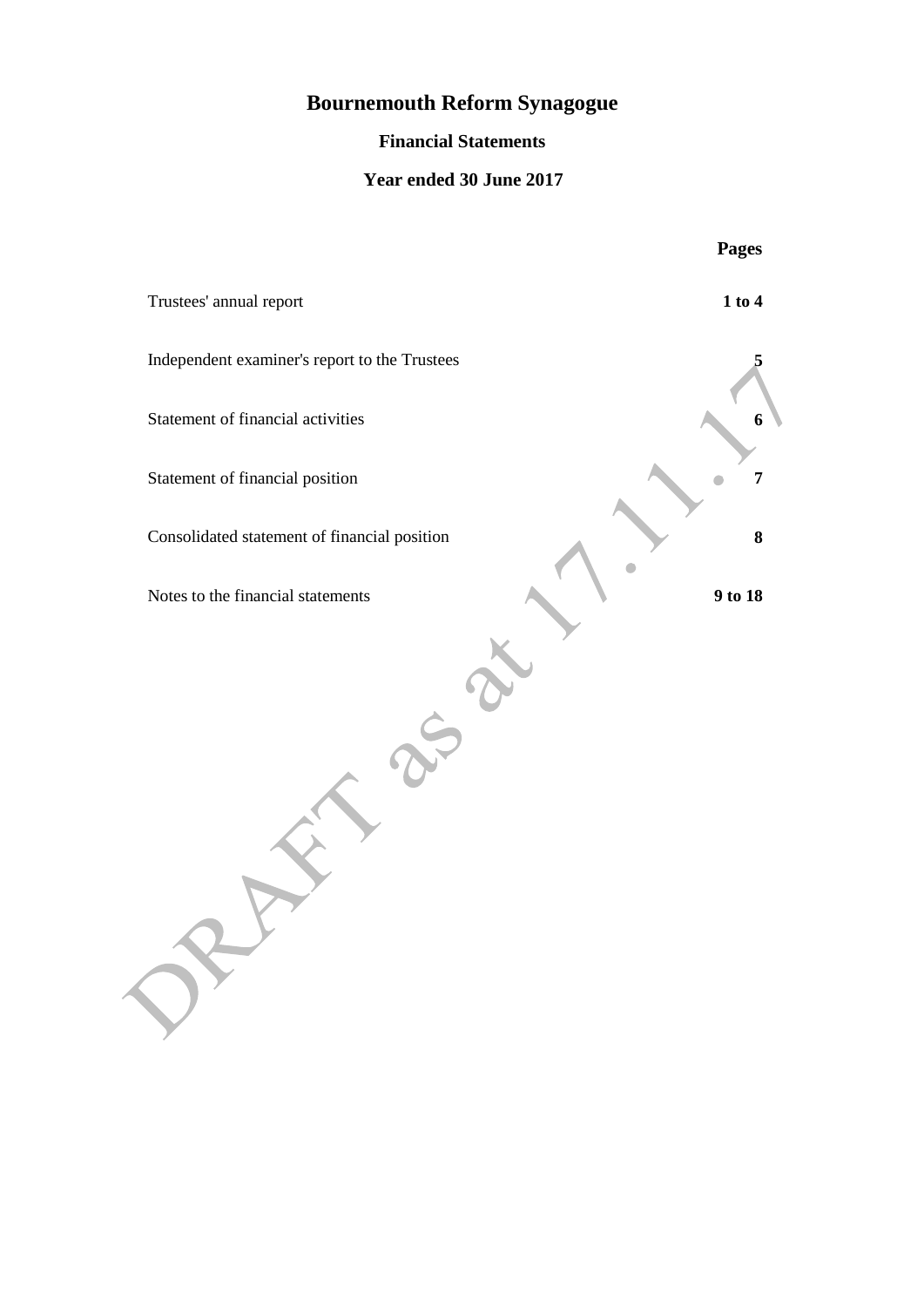### **Trustees' Annual Report**

### **Year ended 30 June 2017**

The Trustees present their report and the financial statements of the charity for the year ended 30 June 2017.

#### **Reference and administrative details**

| <b>Registered charity name</b>     | Bournemouth Reform Synagogue                                                                                                                                                                                                                                                                     |                                                                                                                                                                                                                                                                                                                                                                                       |  |  |
|------------------------------------|--------------------------------------------------------------------------------------------------------------------------------------------------------------------------------------------------------------------------------------------------------------------------------------------------|---------------------------------------------------------------------------------------------------------------------------------------------------------------------------------------------------------------------------------------------------------------------------------------------------------------------------------------------------------------------------------------|--|--|
| <b>Charity registration number</b> | 1040356                                                                                                                                                                                                                                                                                          |                                                                                                                                                                                                                                                                                                                                                                                       |  |  |
| <b>Principal office</b>            | 53 Christchurch Road<br>Bournemouth<br><b>Dorset</b><br>BH13AP                                                                                                                                                                                                                                   |                                                                                                                                                                                                                                                                                                                                                                                       |  |  |
| <b>The Trustees</b>                | Deborah Tendler<br>Sue Sinkinson<br>Benita Needleman<br>Simon Cowan<br>Saul Faust<br>Joan Marasri<br>Michael Lipson<br>Ann Mozer<br>Sylvia Elkins<br>Hetty Ingle-Finch<br>Rachel Jackson<br>Margaret Anderson<br>Rita Navarre (passed away)<br>James Green<br>Ruth Ben-Or<br><b>Bill Bergman</b> | (Honorary Chairperson)<br>(Honorary Secretary)<br>(Honorary Vice Chairperson)<br>(Honorary Treasurer)<br>(Appointed 20 December 2016)<br>(Appointed 20 December 2016)<br>(Appointed 10 January 2017)<br>(Appointed 10 January 2017)<br>(Appointed 20 June 2017)<br>(Retired 27 January 2017)<br>(Retired 8 September 2016)<br>(Retired 7 February 2017)<br>(Retired 20 November 2016) |  |  |
| <b>Independent examiner</b>        | Filer Knapper LLP<br>Chartered accountants<br><b>10 Bridge Street</b><br>Christchurch<br>Dorset<br><b>BH23 1EF</b>                                                                                                                                                                               |                                                                                                                                                                                                                                                                                                                                                                                       |  |  |
| <b>Investment advisor</b>          | <b>AFH Financial Group</b><br>Amberside<br>Wood Lane<br>Hemel Hempstead<br>Herts<br>HP2 4TP                                                                                                                                                                                                      |                                                                                                                                                                                                                                                                                                                                                                                       |  |  |
| <b>Bankers</b>                     | <b>Bank of Scotland</b><br>38 St Andrew Square<br>Edinburgh<br>EH <sub>2</sub> 2YR                                                                                                                                                                                                               |                                                                                                                                                                                                                                                                                                                                                                                       |  |  |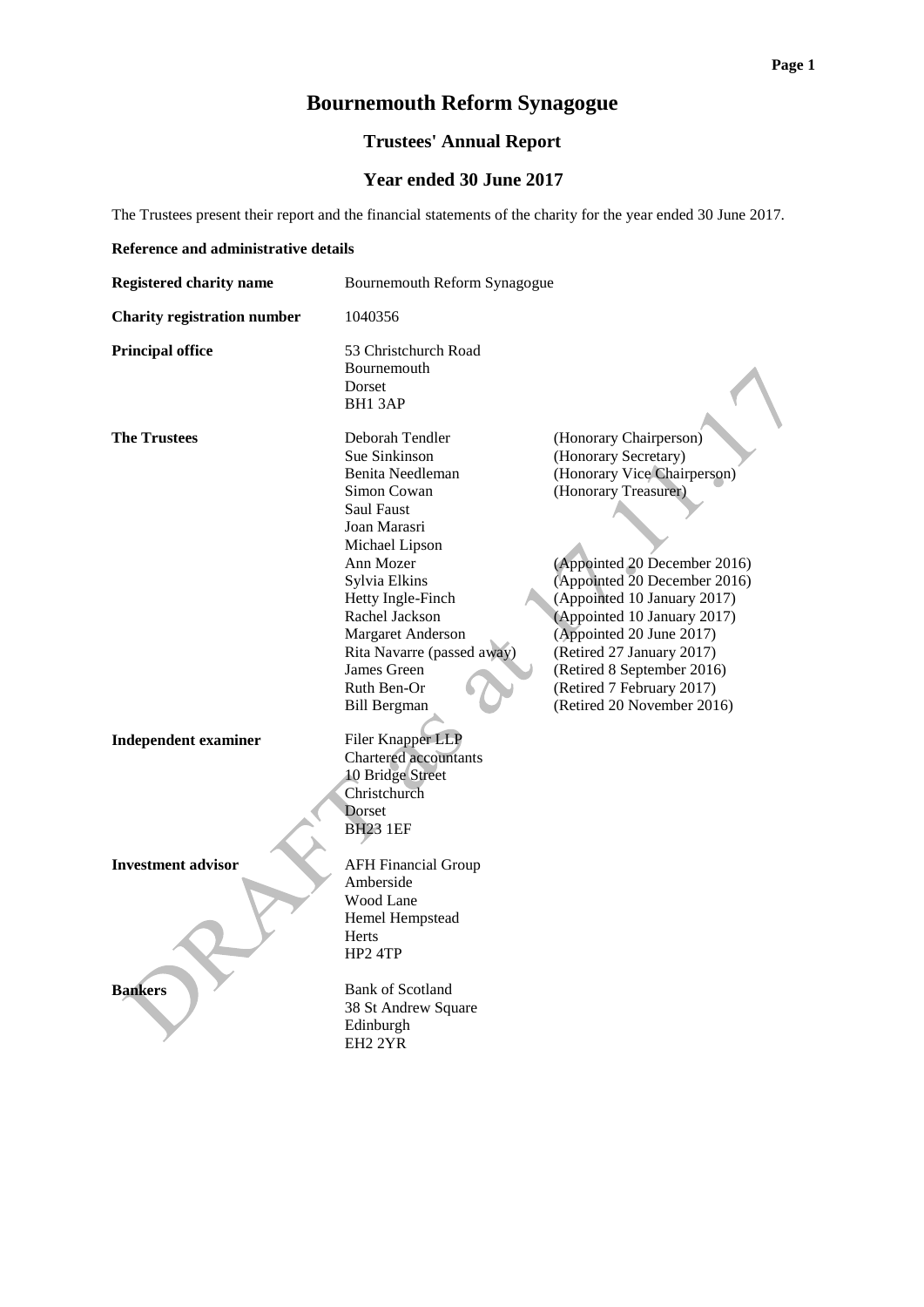#### **Trustees' Annual Report** *(continued)*

#### **Year ended 30 June 2017**

#### **Objectives and activities**

The objects of the Synagogue are to advance the Jewish religion, particularly by providing and maintaining a Synagogue for the purpose of public worship and of advancing religious, educational and such charitable activities as the members of the Council, together with the Rabbi, may from time to time decide.

The activities currently carried out by the Synagogue can be broadly categorised into three types, pastoral, religious and communal. Religious activities include the provision of a place of worship, various religious activities, religious education and religious support. Communal activities include various communal events organised throughout the period, along with the pastoral and welfare support of the members. As a result of having a large proportion of elderly members, we have a community that has higher than average pastoral and welfare needs. The Rabbi being the first point of contact for members, works to ensure our members are looked after by the community. There is a support group to assist with pastoral work. The Synagogue administration provides the required backup and information services. These services are utilised by the Rabbi Council and appropriate volunteers as well as all members of the Synagogue. The Council continues to promote our activities to the wider Jewish Community in in Dorset and Hampshire with the hope of increasing our membership and raising awareness of Judaism. The website has been updated in order to attract many non-affiliated Jews to the Synagogue.

#### **Achievements and performance**

During the year, the Synagogue held regular religious services for the Sabbath, festivals and other such occasions. In celebration of the 70th Anniversary of BRS, a number of special events were held throughout the year and were thoroughly enjoyed by everyone.

The monthly Chavarah Suppers continue, together with our sell out Passover Seder and other festival group parties. Thanks must be given for the voluntary help from the members in the organising of these events. Tea parties are held for our older members as well as a twice monthly coffee morning.

We receive a growing number of requests for schools to visit us, to further educate their pupils. We also send lay leaders and our Rabbi to visit schools to further promote Reform Judaism.

The interest and welfare of our members remain of paramount importance. The Rabbi's volunteers are supported by the administrative team and continue to provide essential support to individual members of the Community as required. As always, in addition to the paid staff, the Synagogue relies heavily on the invaluable voluntary help from Council, Honorary Officers of the Synagogue and Synagogue members.

During the year the BRS Trustees, together with the TET Trustees, were in negotiation with Bournemouth Hebrew Congregation (BHC) to discuss the possibility of a joint community building venture on the ground at Christchurch Road. A feasibility study was carried out with the aim of presenting this to both Communities when completed.

The Trustees are satisfied that all the achievements in the year are in line with the charity's aims and objectives

#### **Public benefit**

Our main objectives are the promotion, preservation and observation of Jewish tradition, and these are set to reflect our faith and community aims. Each year the Trustees review the objectives and activities to ensure they continue to reflect our aims. In carrying out this review, the Trustees have considered the Charity Commission's guidance on public benefit and, in particular, its supplementary public guidance on the advancement of religion for the public benefit.

The focus of our activities is the provision of a place of worship, religious activities and support, the provision of plots and burial rites in accordance with tradition and arranging communal events and activities. We welcome all persons who wish to follow the Jewish tradition, regardless of personal funds and their ability to meet our subscription fees.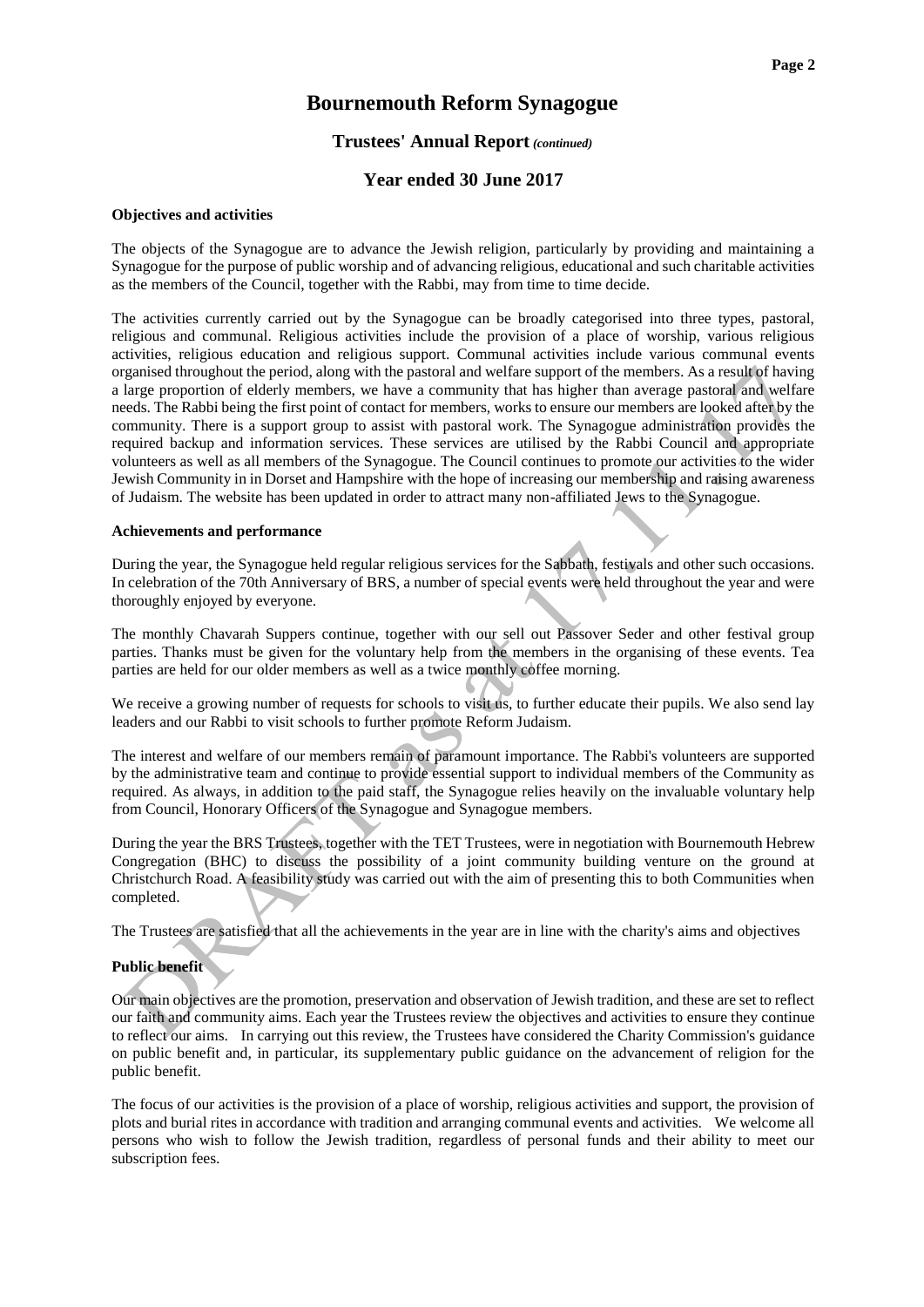#### **Trustees' Annual Report** *(continued)*

#### **Year ended 30 June 2017**

#### **Financial review**

Income of the Synagogue is primarily from subscriptions paid by members and gift aid reclaimed. It would be desirable for the normal running costs of the Synagogue to be met from subscription income, but the effect of the economic climate on our members' financial situation continues to preclude this, although the Synagogue has not relied on TET this year.

As can be seen in the financial statements, BRS has made a small surplus which is mainly due to a reduction in funeral expenditure, combined with an increase in donations and legacies. We have been very fortunate to receive some substantial legacies this year and are always extremely grateful that members continue to think about the Synagogue when making their wills.

The ageing demographic of BRS will mean that membership subscription income will inevitably decline over the coming years and Council continues to look at ways of bringing new members into our Synagogue.

It is the Synagogue's policy that where a member is unable to afford the full membership fee, the Treasurer liaises with the member. A confidential discussion takes place and a mutually acceptable arrangement arrived at whenever possible. It is not the policy to remove membership rights where there is an inability to pay. Such arrangements are at the sole discretion of the Treasurer and confidentiality is maintained.

The Synagogue is the beneficiary of an endowment trust fund set up under the will of the late K R Townsend and known as the Townsend Endowment Trust (TET). Funds from this may be used to further the pastoral and educational work of the Synagogue. The Trustees of the TET meet at least quarterly to review the fund and consider the financial performance of the investments and applications for grants. The TET fund will cover any welfare, adult education or pastoral expenditure if required.

The Townsend Endowment Trust (TET) is registered as a subsidiary charity of the Bournemouth Reform Synagogue (BRS). The financial statements of BRS therefore include the transactions of TET (under endowment funds) and the balance sheet and appropriate notes show the balance sheet of the BRS on its own and of the BRS and TET combined. The financial statements of the TET are produced separately.

It is the Synagogue's investment policy to keep its general reserves on a low risk basis at the best interest rates it can reasonably achieve. In respect of the Townsend Endowment, the Trustees have invested funds, following advice from the Investment Advisor, to provide a reasonable income with some capital growth. A review of the investments is undertaken periodically. A recent review has been undertaken with a view to changing Investment Advisors.

The Council is continuing to review income and expenditure, implementing measures to return reserves to an acceptable level whilst maintaining the high standard of service to the members and building. The Trustees are aware of the accruing debt to the MRJ for annual assessment fees which the Synagogue has not been in a position to fully clear. Acceptable arrangements for the clearing of the debt over a period of time have been negotiated with the MRJ and are in place and the debt is now reducing, albeit slowly.

The Synagogue does not have a specific grant making policy, but small donations are made to various organisations that the Trustees consider appropriate.

#### **Plans for future periods**

The plans for the forthcoming year are to continue to promote, preserve and observe the Jewish religion, provide communal and pastoral services and increase membership where possible and hold fundraising events for both the Synagogue and the Wider Jewish Community. The Synagogue will continue to identify and encourage new members to join BRS, and find other ways of raising funds from events held during the year.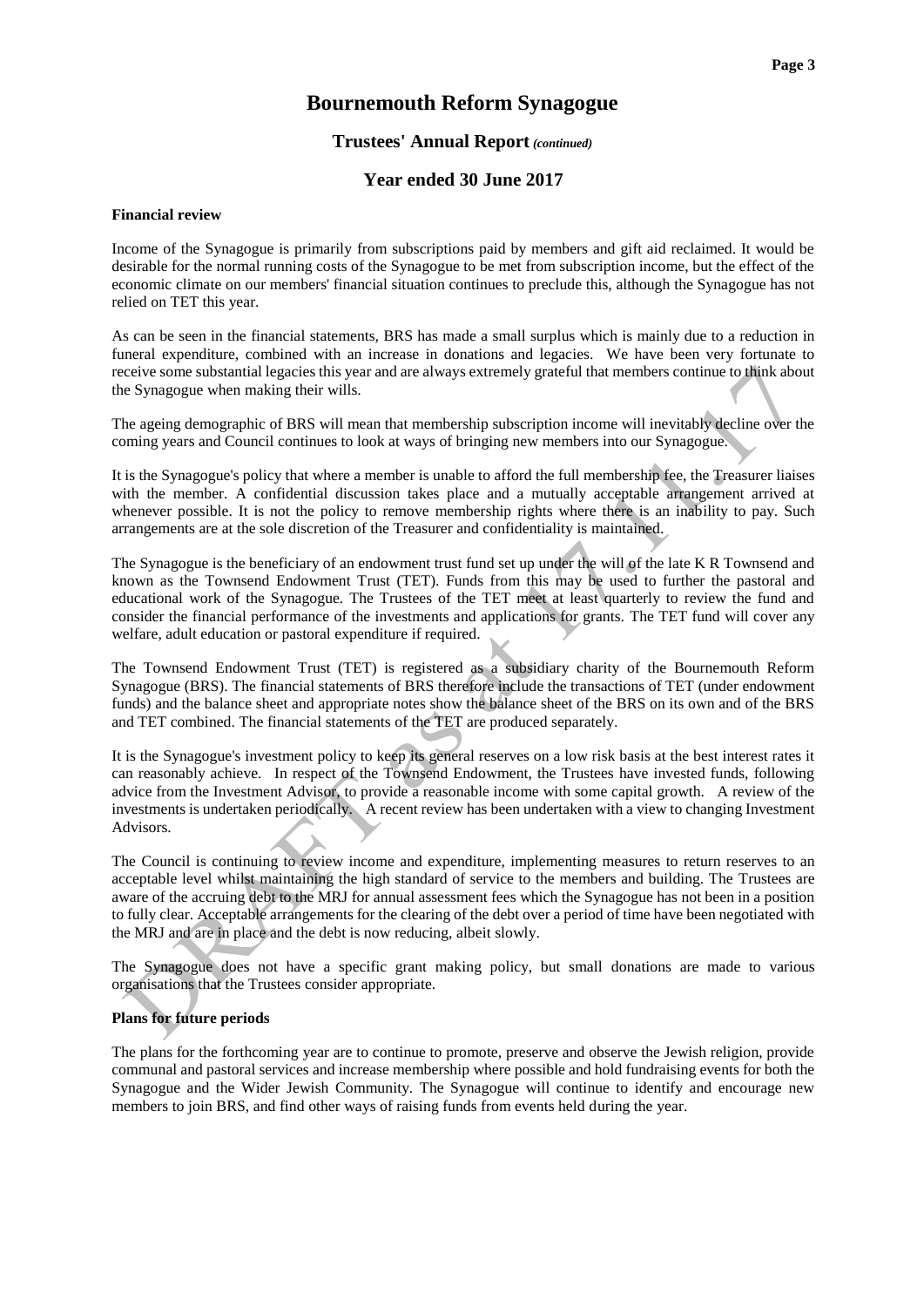#### **Trustees' Annual Report** *(continued)*

#### **Year ended 30 June 2017**

#### **Structure, governance and management**

The Synagogue is governed by its Constitution dated June 1947, last amended on 10 September 2017, and the Synagogue operates in accordance with the guidelines set out in this document. Monthly Council meetings are held at which matters are discussed and decisions made, providing there is a quorum of five Council members present. Additional Council meetings are held as required.

The Trustees of the Synagogue are Council Members, who are elected by the general membership in open meeting. The Council members are elected for a one year term after which time they may stand for re-election. Additional Trustees may be appointed by the Council. There are three permanent Trustees who hold the title of the Synagogue's property.

All significant operational decisions are made by Council, taking appropriate external advice where necessary. The constitution requires certain key decisions to be approved by the membership in open meeting, and these include the appointment and termination of rabbinic contracts, the purchase or sale of freehold property.

#### **External affiliation**

The Synagogue is affiliated to the Movement for Reform Judaism (MRJ), which gives guidance on our form of worship as well as assistance with other practical matters. The Movement advises but cannot force the Synagogue to follow a particular course if it does not wish to.

One of the benefits of membership of the Synagogue is the availability of the burial plan, and a proportion of members' subscriptions are specifically levied in this respect: these levies are paid on to the Jewish Joint Burial Society, which in most cases is then solely responsible for the provision of the burial services, the services being provided by the Synagogue.

The Synagogue is entitled to representation at the Board of Deputies, for which a per capita charge is levied on the number of members.

#### **Risk management**

The major risk to the Synagogue is if membership income does not cover its expenses. For this reason, the Council continues to keep a careful control on expenditure. We endeavour to set subscriptions at a realistic level sufficient to meet routine expenditure, and donations, whilst not guaranteed, are an essential part of Synagogue income. When setting membership subscription levels, the Council also bear in mind that many members are on low fixed incomes. The Council have examined the major operational risks, which could be faced by the charity. They continue to monitor, on a regular basis and this will be an on-going aspect of the Council's management of the Synagogue.

The Trustees' Annual Report was approved on ..................................... and signed on behalf of the Board of Trustees by:

…………………………………………………. Deborah Tendler (Honorary Chairperson) Trustee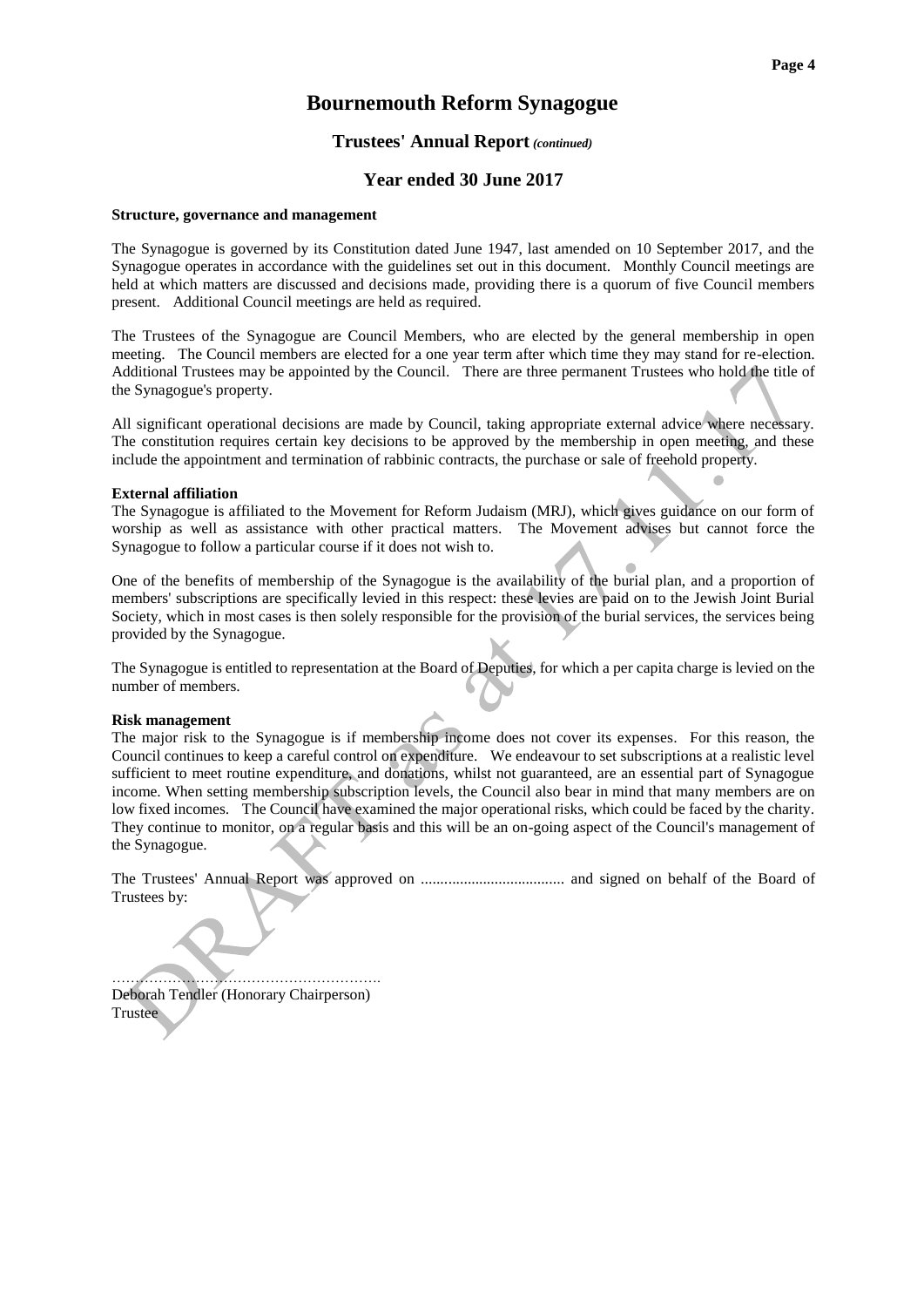۵

### **Bournemouth Reform Synagogue**

#### **Independent Examiner's Report to the Trustees of Bournemouth Reform Synagogue**

### **Year ended 30 June 2017**

I report on the financial statements for the year ended 30 June 2017, as set out on pages 6 to 18.

#### **Respective responsibilities of trustees and examiner**

The Trustees are responsible for the preparation of the financial statements. The Trustees consider that an audit is not required for this year under section 144(2) of the Charities Act 2011 (the 2011 Act) and that an independent examination is needed.

It is my responsibility to:

- examine the financial statements under section 145 of the 2011 Act;
- to follow the procedures laid down in the general Directions given by the Charity Commission under section 145(5)(b) of the 2011 Act; and
- to state whether particular matters have come to my attention.

#### **Basis of independent examiner's report**

My examination was carried out in accordance with the general Directions given by the Charity Commission. An examination includes a review of the accounting records kept by the charity and a comparison of the financial statements presented with those records. It also includes consideration of any unusual items or disclosures in the financial statements, and seeking explanations from you as trustees concerning any such matters. The procedures undertaken do not provide all the evidence that would be required in an audit and consequently no opinion is given as to whether the financial statements present a 'true and fair view' and the report is limited to those matters set out in the next statement.

#### **Independent examiner's statement**

In connection with my examination, no matter has come to my attention: (1) which gives me reasonable cause to believe that in any material respect the requirements:

- to keep accounting records in accordance with section 130 of the 2011 Act, and
- to prepare financial statements which accord with the accounting records and comply with the accounting requirements of the 2011 Act

have not been met, or

(2) to which, in my opinion, attention should be drawn in order to enable a proper understanding of the financial statements to be reached.

Dorset BH23 1EF

 Lucy Filer FCA FILER KNAPPER LLP 10 Bridge Street Chartered Accountants Christchurch Independent Examiner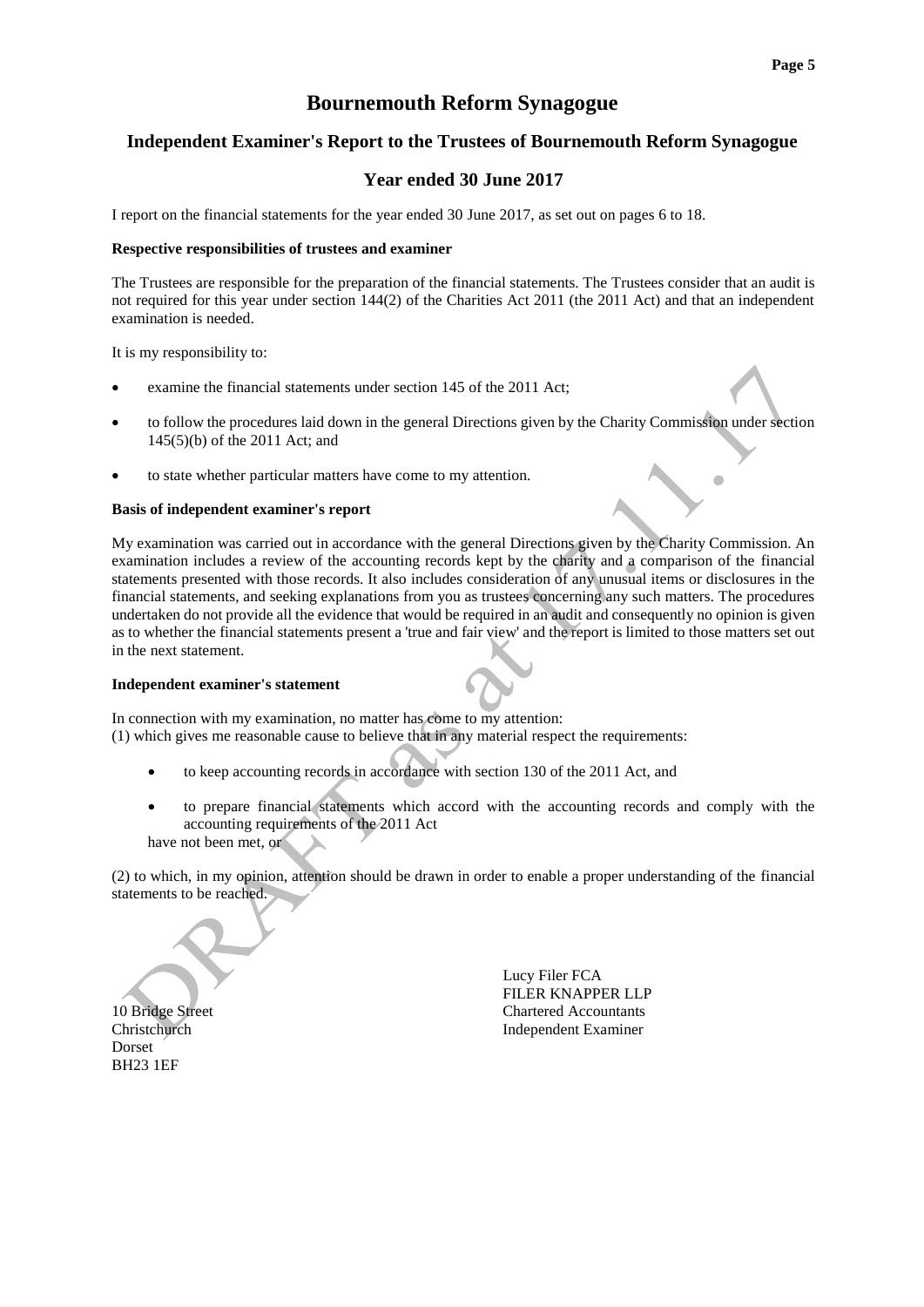#### **Statement of Financial Activities**

### **30 June 2017**

|                                             |             |              | 2017       |           |                    | 2016        |
|---------------------------------------------|-------------|--------------|------------|-----------|--------------------|-------------|
|                                             |             | Unrestricted | Restricted | Endowment |                    |             |
|                                             |             | funds        | funds      | funds     | <b>Total funds</b> | Total funds |
|                                             | <b>Note</b> | £            | £          | £         | £                  | £           |
| <b>Income and endowments</b>                |             |              |            |           |                    |             |
| Donations and legacies                      | 4           | 122,168      | 65         |           | 122,233            | 100,902     |
| Charitable activities                       | 5           | 50,553       | 18,620     |           | 69,173             | 82,308      |
| Investment income                           | 6           | 31           |            | 1,887     | 1,918              | 148         |
| <b>Total income</b>                         |             | 172,752      | 18,685     | 1,887     | 193,324            | 183,358     |
| <b>Expenditure</b>                          |             |              |            |           |                    |             |
| Expenditure on raising funds:<br>Investment |             |              |            |           |                    |             |
| management costs                            | 7           |              |            | 4,795     | 4,795              | 4,784       |
| Expenditure on charitable                   |             |              |            |           |                    |             |
| activities                                  | 8,9         | 162,564      | 21,080     | 5,852     | 189,496            | 208,240     |
| <b>Total expenditure</b>                    |             | 162,564      | 21,080     | 10,647    | 194,291            | 213,024     |
| Net gains on investments                    | 10          |              |            | 4,086     | 4,086              | 2,345       |
| Net income/(expenditure) and                |             |              |            |           |                    |             |
| net movement in funds                       |             | 10,188       | (2, 395)   | (4,674)   | 3,119              | (27, 321)   |
| <b>Reconciliation of funds</b>              |             |              |            |           |                    |             |
| Total funds brought forward                 |             | 139,287      | 36,581     | 239,393   | 415,261            | 442,582     |
| <b>Total funds carried forward</b>          |             | 149,475      | 34.186     | 234.719   | 418,380            | 415,261     |

The statement of financial activities includes all gains and losses recognised in the year. All income and expenditure derive from continuing activities.

 $\hat{\mathbf{x}}$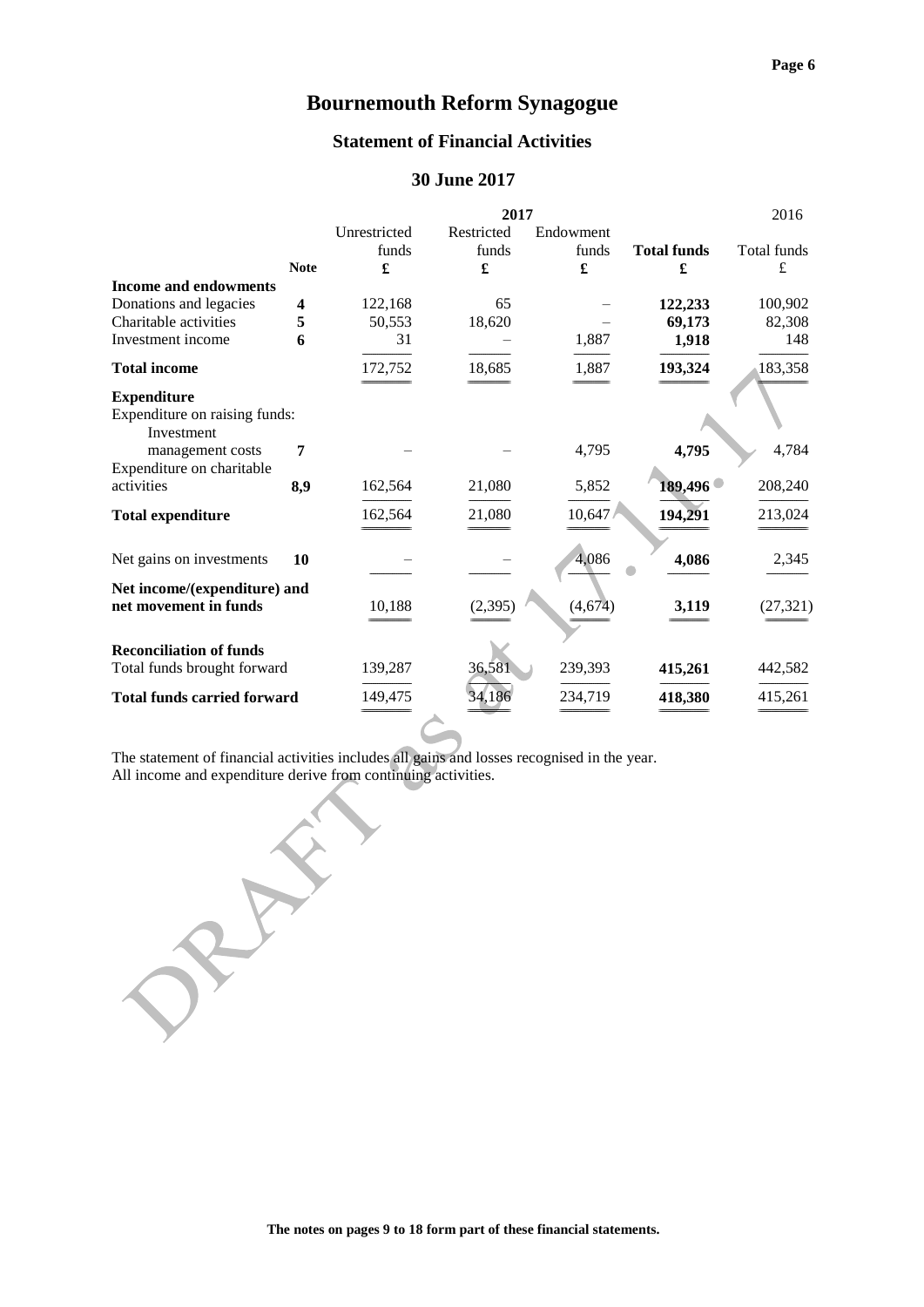### **Statement of Financial Position**

### **30 June 2017**

|                                              |    | 2017    |          | 2016    |           |
|----------------------------------------------|----|---------|----------|---------|-----------|
|                                              |    | £       | £        | £       | $\pounds$ |
| <b>Fixed assets</b>                          |    |         |          |         |           |
| Tangible fixed assets                        | 15 |         | 196,097  |         | 201,646   |
| <b>Investments</b>                           | 16 |         | 226,814  |         | 240,635   |
|                                              |    |         | 422,911  |         | 442,281   |
| <b>Current assets</b>                        |    |         |          |         |           |
| Debtors                                      | 17 | 17,058  |          | 28,421  |           |
| Cash at bank and in hand                     |    | 85,813  |          | 59,154  |           |
|                                              |    |         |          |         |           |
|                                              |    | 102,871 |          | 87,575  |           |
| Creditors: amounts falling due within        |    |         |          |         |           |
| one year                                     | 18 | 107,402 |          | 114,595 |           |
|                                              |    |         |          |         |           |
| <b>Net current liabilities</b>               |    |         | (4, 531) |         | (27,020)  |
| <b>Total assets less current liabilities</b> |    |         | 418,380  |         | 415,261   |
|                                              |    |         |          |         |           |
| <b>Funds of the charity</b>                  |    |         |          |         |           |
| Endowment funds                              |    |         | 234,719  |         | 239,393   |
| <b>Restricted funds</b>                      |    |         | 34,186   |         | 36,581    |
| Unrestricted funds                           |    |         | 149,475  |         | 139,287   |
| <b>Total charity funds</b>                   | 20 |         | 418,380  |         | 415,261   |
|                                              |    |         |          |         |           |

These financial statements were approved by the Board of Trustees and authorised for issue on ...................... and are signed on behalf of the Board by:

…………………………………………. Simon Cowan (Honorary Treasurer) Trustee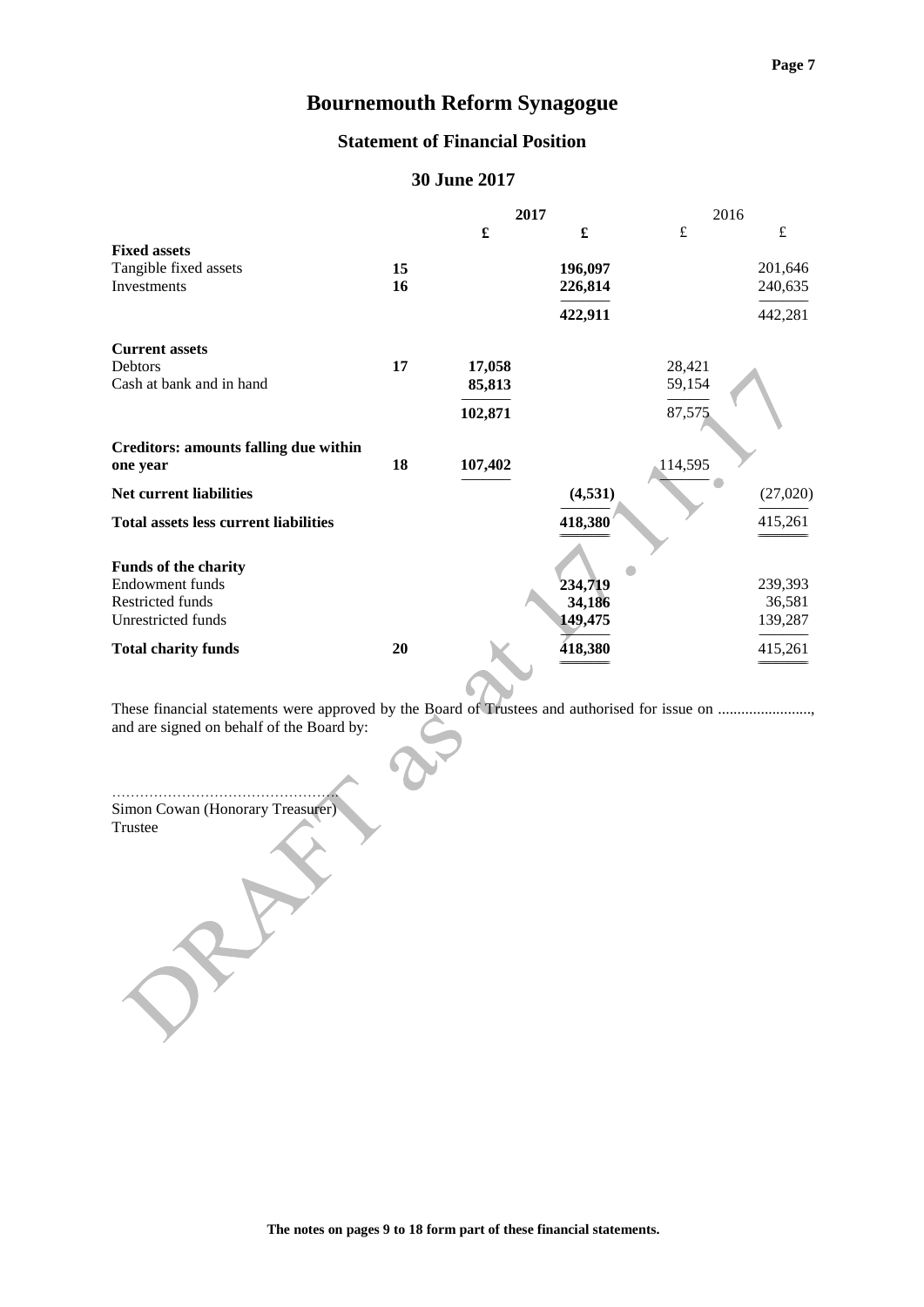### **Consolidated Statement of Financial Position**

### **30 June 2017**

|                                              |             | <b>Consolidated</b> |            | Charity    |            |
|----------------------------------------------|-------------|---------------------|------------|------------|------------|
|                                              |             | 2017                | 2016       | 2017       | 2016       |
|                                              | <b>Note</b> | £                   | £          | £          | £          |
| <b>Fixed assets</b>                          |             |                     |            |            |            |
| Tangible assets                              | 11          | 196,097             | 201,646    | 196,097    | 201,646    |
| Investments                                  | 12          | 226,814             | 240,635    |            |            |
|                                              |             | 422,911             | 442,281    | 196,097    | 201,646    |
| <b>Current assets</b>                        |             |                     |            |            |            |
| Debtors                                      | 13          | 17,058              | 28,421     | 17,058     | 28,421     |
| Cash at bank and in hand                     |             | 85,813              | 59,154     | 77,008     | 58,383     |
|                                              |             | 102,871             | 87,575     | 94,066     | 86,804     |
| <b>Creditors: Amounts falling due within</b> |             |                     |            |            |            |
| one year                                     | 14          | (107, 402)          | (114, 595) | (106, 502) | (112, 582) |
| Net current liabilities                      |             | (4,531)             | (27,020)   | (12, 436)  | (25, 778)  |
| <b>Total assets less current liabilities</b> |             | 418,380             | 415,261    | 183,661 €  | 175,868    |
| Net assets                                   |             | 418,380             | 415,261    | 183,661    | 175,868    |
| <b>Funds</b>                                 |             |                     |            |            |            |
| Endowment funds                              | 16          | 234,719             | 239,393    |            |            |
| Restricted income funds                      | 17          | 34,186              | 36,581     | 34,186     | 36,581     |
| Unrestricted income funds                    | 18          | 149,475             | 139,287    | 149,475    | 139,287    |
|                                              |             |                     |            |            |            |
| <b>Total funds</b>                           |             | 418,380             | 415,261    | 183,661    | 175,868    |
|                                              |             |                     |            |            |            |

These financial statements were approved by the Board of Trustees and authorised for issue on ....................., and are signed on behalf of the Board by:

…………………………………………. Simon Cowan (Honorary Treasurer) Trustee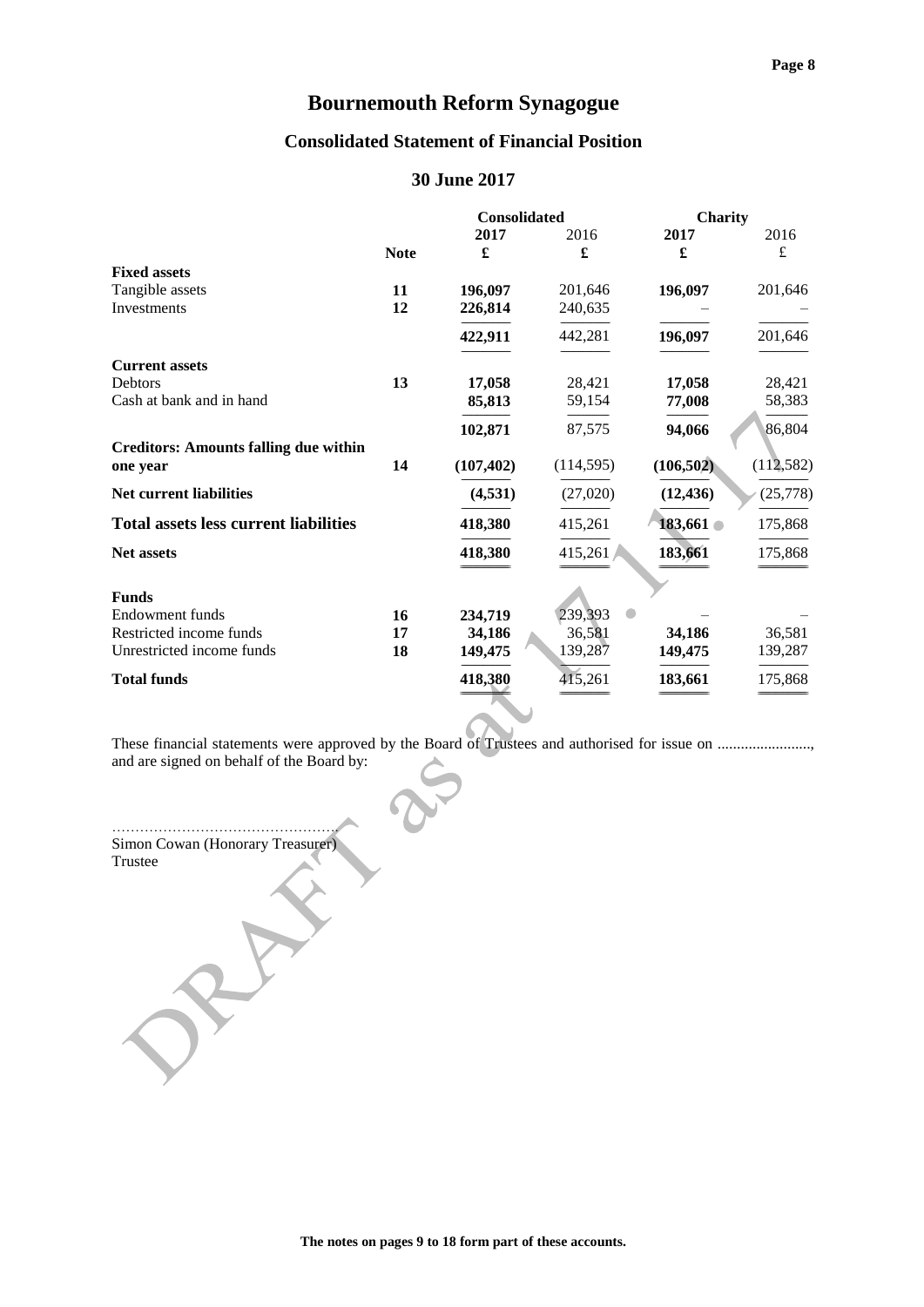#### **Notes to the Financial Statements**

#### **Year ended 30 June 2017**

#### **1. General information**

The charity is registered charity in England and Wales and is unincorporated. The address of the principal office is 53 Christchurch Road, Bournemouth, Dorset, BH1 3AP.

#### **2. Statement of compliance**

These financial statements have been prepared in compliance with FRS 102, 'The Financial Reporting Standard applicable in the UK and the Republic of Ireland', the Statement of Recommended Practice applicable to charities preparing their financial statements in accordance with the Financial Reporting Standard applicable in the UK and Republic of Ireland (FRS 102) (Charities SORP (FRS 102)) and the Charities Act 2011.

#### **3. Accounting policies**

#### **Consolidation**

The Townsend Endowment Trust is registered as a subsidiary charity of the Bournemouth Reform Synagogue. These financial statements consolidated the results of the two entities on a line by line basis. A separate statement of financial activities for the charity itself is not presented.

#### **Basis of preparation**

The financial statements have been prepared on the historical cost basis, measured at fair value through income or expenditure.

The financial statements are prepared in sterling, which is the functional currency of the entity.

The significant accounting policies applied in the preparation of these financial statements are set out below. These policies have been consistently applied to all years presented unless otherwise stated.

#### **Going concern**

There are no material uncertainties about the charity's ability to continue.

#### **Transition to FRS 102**

The entity transitioned from previous UK GAAP to FRS 102 as at 1 July 2015. Details of how FRS 102 has affected the reported financial position and financial performance is given in note 23.

#### **Fund accounting**

Unrestricted funds are available for use at the discretion of the Trustees to further any of the charity's purposes.

Designated funds are unrestricted funds earmarked by the Trustees for particular future project or commitment.

Restricted funds are subjected to restrictions on their expenditure declared by the donor or through the terms of an appeal, and fall into one of two sub-classes: restricted income funds or endowment funds.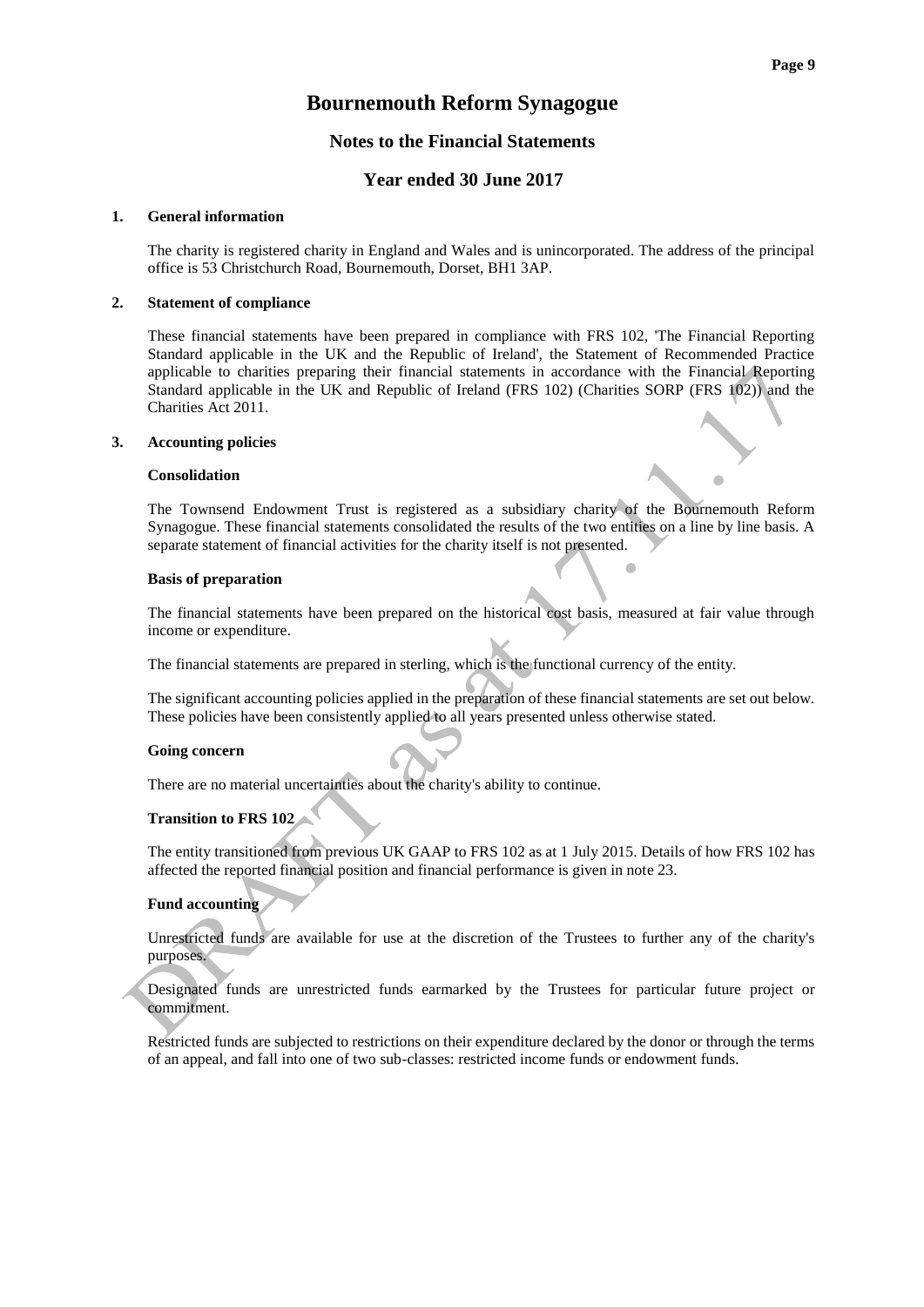#### **Notes to the Financial Statements***(continued)*

#### **Year ended 30 June 2017**

#### **3. Accounting policies** *(continued)*

#### **Incoming resources**

All income is included in the statement of financial activities when entitlement has passed to the charity, it is probable that the economic benefits associated with the transaction will flow to the charity and the amount can be reliably measured. The following specific policies are applied to particular categories of income:

- Voluntary income (including membership subscriptions) is accounted for gross when receivable, as long as it is capable of financial measurement.
- legacy income is recognised when receipt is probable and entitlement is established.
- Other income is recognised in the period in which the event takes place.
- Income from the endowment fund investments is recorded as endowment income and is to be utilised in particular for the synagogue's pastoral and educational work. The endowment capital can also be used for these purposes and both income and capital can be used for the general charitable purposes of the Synagogue.

#### **Resources expended**

Expenditure is recognised on an accruals basis as a liability is incurred. Expenditure includes any VAT which cannot be fully recovered, and is classified under headings of the statement of financial activities to which it relates:

- expenditure on raising funds includes the costs of managing the charity's investments.
- expenditure on charitable activities includes all costs incurred by a charity in undertaking activities that further its charitable aims for the benefit of its beneficiaries, including those support costs and costs relating to the governance of the charity apportioned to charitable activities.
- All costs are allocated to expenditure categories reflecting the use of the resource. Direct costs attributable to a single activity are allocated directly to that activity.

#### **Tangible assets**

Tangible assets are initially recorded at cost, and subsequently stated at cost less any accumulated depreciation and impairment losses.

#### **Depreciation**

Depreciation is calculated so as to write off the cost or valuation of an asset, less its residual value, over the useful economic life of that asset as follows:

| Leasehold property    | straight line over 45 years                     |
|-----------------------|-------------------------------------------------|
| Fixtures and fittings | 15% reducing balance                            |
| Equipment             | straight line over 4 years/15% reducing balance |

No depreciation is provided on the Library.

#### **Investments**

Listed investments are measured at fair value with changes in fair value being recognised in profit or loss.

#### **Impairment of fixed assets**

A review for indicators of impairment is carried out at each reporting date, with the recoverable amount being estimated where such indicators exist. Where the carrying value exceeds the recoverable amount, the asset is impaired accordingly. Prior impairments are also reviewed for possible reversal at each reporting date.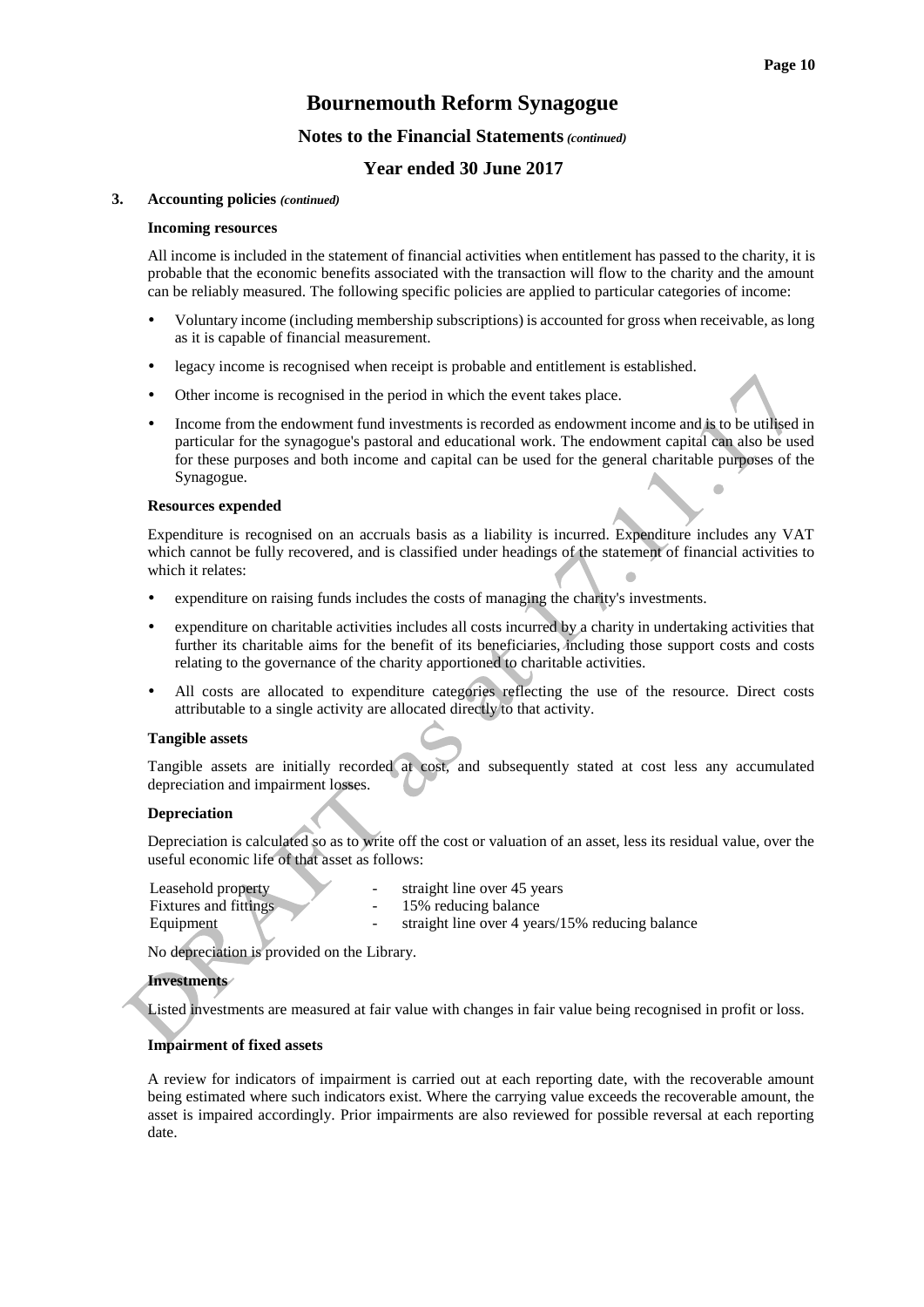#### **Notes to the Financial Statements***(continued)*

### **Year ended 30 June 2017**

#### **3. Accounting policies** *(continued)*

#### **Financial instruments**

A financial asset or a financial liability is recognised only when the entity becomes a party to the contractual provisions of the instrument.

Current assets and current liabilities are subsequently measured at the cash or other consideration expected to be paid or received and not discounted.

Where investments in shares or preference shares are publicly traded or their fair value can otherwise be measured reliably, the investment is subsequently measured at fair value with changes in fair value recognised in income and expenditure.

#### **Defined contribution plans**

Contributions to defined contribution plans are recognised as an expense in the period in which the related service is provided. Prepaid contributions are recognised as an asset to the extent that the prepayment will lead to a reduction in future payments or a cash refund.

#### **4. Donations and legacies**

|                          | Unrestricted<br>Funds | Restricted<br>Funds | <b>Total Funds</b><br>2017 |
|--------------------------|-----------------------|---------------------|----------------------------|
|                          | £                     | $\pounds$           | £                          |
| <b>Donations</b>         |                       |                     |                            |
| Membership subscriptions | 71,858                |                     | 71,858                     |
| Income tax recoverable   | 16,831                |                     | 16,831                     |
| Donations                | 15,680                | 65                  | 15,745                     |
| Communal events          | 6,949                 |                     | 6,949                      |
| Education                |                       |                     |                            |
|                          |                       |                     |                            |
| <b>Legacies</b>          |                       |                     |                            |
| Legacies                 | 10,850                |                     | 10,850                     |
|                          | 122,168               | 65                  | 122,233                    |
|                          |                       |                     |                            |
|                          |                       |                     |                            |
|                          | Unrestricted          | Restricted          | <b>Total Funds</b>         |
|                          | Funds                 | Funds               | 2016                       |
|                          | £                     | £                   | £                          |
| <b>Donations</b>         |                       |                     |                            |
| Membership subscriptions | 65,187                |                     | 65,187                     |
| Income tax recoverable   | 19,900                |                     | 19,900                     |
| Donations                | 5,600                 | 195                 | 5,795                      |
| Communal events          | 7,160                 | 1,300               | 8,460                      |
| Education                | 964                   | 596                 | 1,560                      |
|                          |                       |                     |                            |
| <b>Legacies</b>          |                       |                     |                            |
| Legacies                 |                       |                     |                            |
|                          | 98,811                | 2,091               | 100,902                    |
|                          |                       |                     |                            |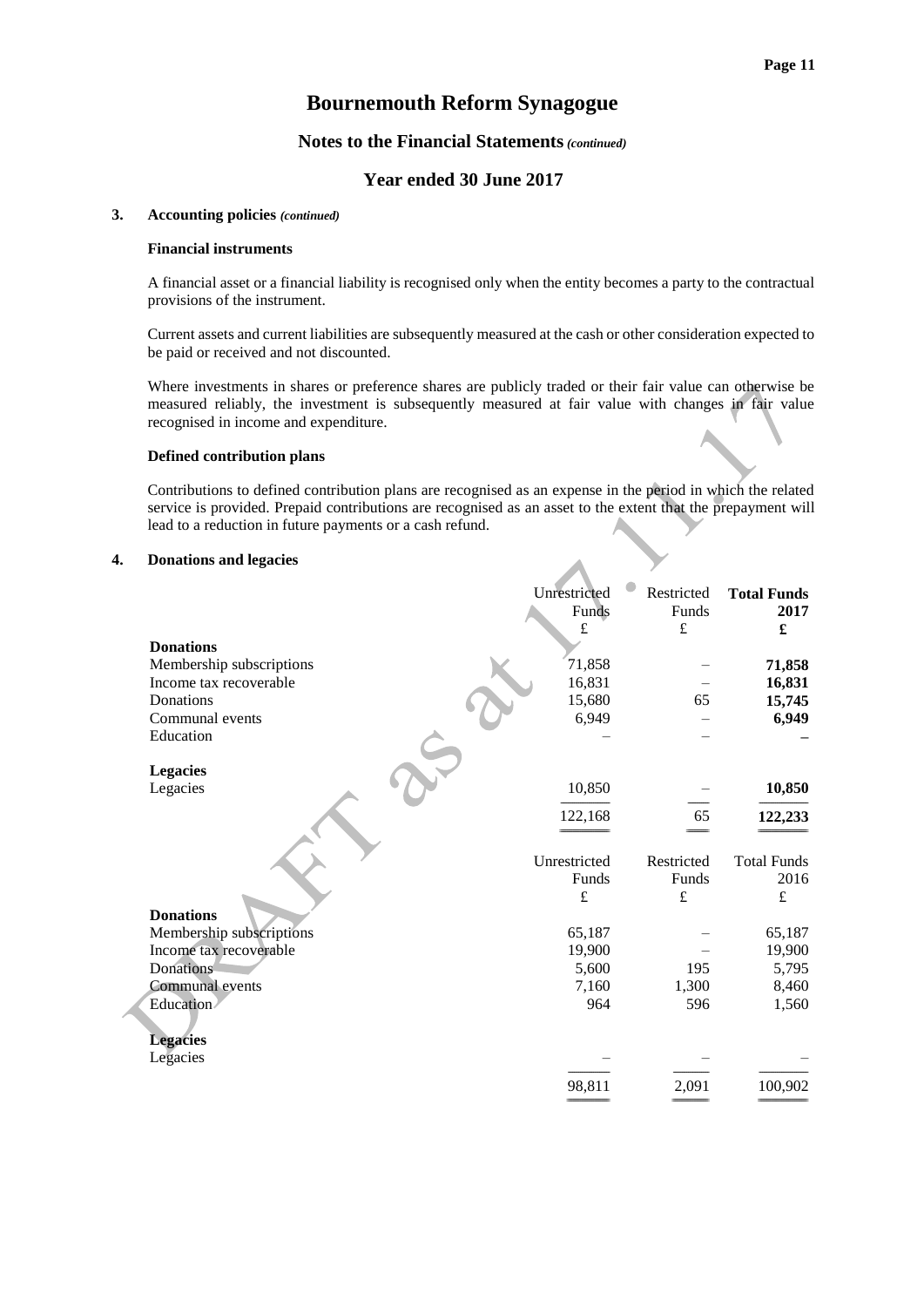### **Notes to the Financial Statements***(continued)*

### **Year ended 30 June 2017**

#### **5. Charitable activities**

|    |                                                      | Unrestricted | Restricted | <b>Total Funds</b> |
|----|------------------------------------------------------|--------------|------------|--------------------|
|    |                                                      | Funds        | Funds      | 2017               |
|    |                                                      | £            | £          | £                  |
|    | Funerals invoiced                                    | 44,873       | 2,750      | 47,623             |
|    | Members contributions to Jewish Joint Burial Society |              | 15,870     | 15,870             |
|    | Hakol income                                         | 945          |            | 945                |
|    | Sundry income                                        | 4,735        |            | 4,735              |
|    |                                                      | 50,553       | 18,620     | 69,173             |
|    |                                                      |              |            |                    |
|    |                                                      | Unrestricted | Restricted | <b>Total Funds</b> |
|    |                                                      | Funds        | Funds      | 2016               |
|    |                                                      | $\pounds$    | $\pounds$  | £                  |
|    | Funerals invoiced                                    | 59,597       | 2,983      | 62,580             |
|    | Members contributions to Jewish Joint Burial Society |              | 17,973     | 17,973             |
|    | Hakol income                                         | 875          |            | 875                |
|    | Sundry income                                        | 880          |            | 880                |
|    |                                                      | 61,352       | 20,956     | 82,308             |
|    |                                                      |              |            |                    |
| 6. | <b>Investment income</b>                             |              |            |                    |

|                                        | Unrestricted | Endowment | <b>Total Funds</b> |
|----------------------------------------|--------------|-----------|--------------------|
|                                        | Funds        | Funds     | 2017               |
|                                        | £            | £         |                    |
| Bank interest receivable               | 31           |           | 31                 |
| Investment income other UK investments |              | 1,887     | 1,887              |
|                                        |              |           |                    |
|                                        | 31           | 1,887     | 1,918              |
|                                        |              |           |                    |
|                                        | Unrestricted | Endowment | <b>Total Funds</b> |
|                                        | Funds        | Funds     | 2016               |
|                                        | £            | £         | £                  |
| Bank interest receivable               | 148          |           | 148                |
| Investment income other UK investments |              |           |                    |
|                                        |              |           |                    |
|                                        | 148          |           | 148                |
|                                        |              |           |                    |

**7. Investment management costs**

|                      | Endowment | <b>Total Funds</b> | Endowment    | <b>Total Funds</b> |
|----------------------|-----------|--------------------|--------------|--------------------|
|                      | Funds     | 2017               | <b>Funds</b> | 2016               |
|                      |           |                    |              |                    |
| Portfolio management | 4.795     | 4.795              | 4.784        | 4.784              |
|                      |           |                    |              |                    |

 $=$   $=$   $=$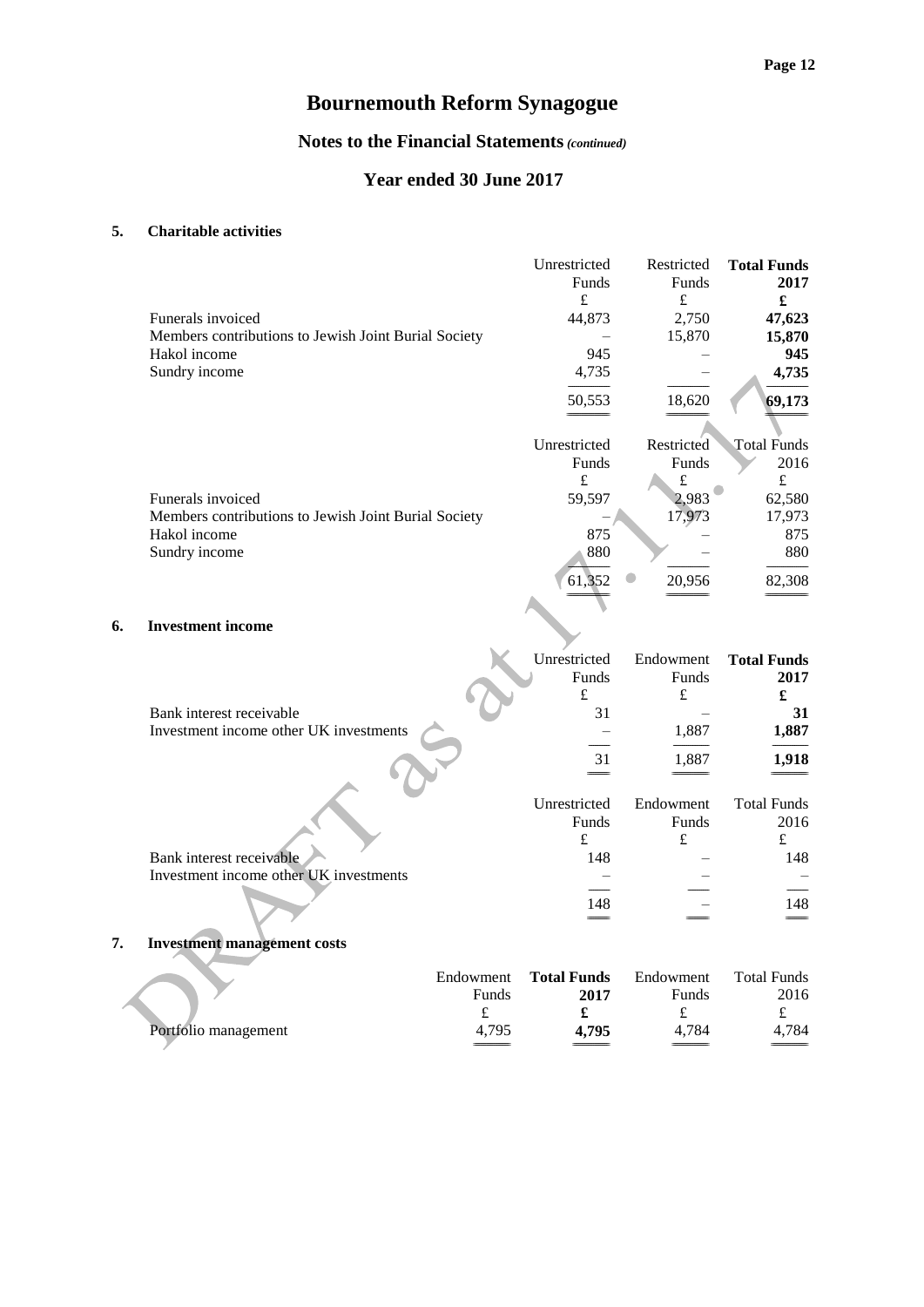#### **Notes to the Financial Statements***(continued)*

#### **Year ended 30 June 2017**

#### **8. Expenditure on charitable activities by fund type**

|                                  | Unrestricted | Restricted | Endowment | <b>Total Funds</b> |
|----------------------------------|--------------|------------|-----------|--------------------|
|                                  | Funds        | Funds      | Funds     | 2017               |
|                                  | £            | £          | $\pounds$ | £                  |
| Minister and associated costs    | 26,957       |            |           | 26,957             |
| Education and associated costs   | 11,779       |            |           | 11,779             |
| Property and caretaker costs     | 33,654       | 660        |           | 34,314             |
| Administration and support costs | 38,919       |            | 337       | 39,256             |
| <b>MRJ</b> Assessment            | 15,693       |            |           | 15,693             |
| Jewish Joint Burial Society levy |              | 15,870     |           | 15,870             |
| Funeral costs                    | 23,788       | 3,000      |           | 26,788             |
| Board of Deputies levy           |              |            |           |                    |
| Grants and donations             | 180          | 1,550      |           | 1,730              |
| Communal events                  | 3,306        |            |           | 3,306              |
| Prayer books                     |              |            |           |                    |
| Support costs                    | 8,288        |            | 5,515     | 13,803             |
|                                  |              |            |           |                    |
|                                  | 162,564      | 21,080     | 5,852     | 189,496            |
|                                  |              |            |           |                    |
|                                  | Unrestricted | Restricted | Endowment | <b>Total Funds</b> |
|                                  | Funds        | Funds      | Funds     | 2016               |
|                                  | £            | £          | $\pounds$ | $\pounds$          |
| Minister and associated costs    | 26,433       | 900        |           | 27,333             |
| Education and associated costs   | 11,763       | 596        |           | 12,359             |
| Property and caretaker costs     | 35,947       | 480        |           | 36,427             |
| Administration and support costs | 38,439       |            |           | 38,439             |
| <b>MRJ</b> Assessment            | 14,876       |            |           | 14,876             |
| Jewish Joint Burial Society levy | 798          | 17,973     |           | 18,771             |
| <b>Funeral</b> costs             | 38,963       | 2,500      |           | 41,463             |
| Board of Deputies levy           | 247          |            |           | 247                |
| Grants and donations             | 421          | 4,116      |           | 4,537              |
| Communal events                  | 3,065        |            |           | 3,065              |
| Prayer books                     |              | 1,200      |           | 1,200              |
| Support costs                    | 6,917        |            | 2,606     | 9,523              |
|                                  |              |            |           |                    |
|                                  | 177,869      | 27,765     | 2,606     | 208,240            |
|                                  |              |            |           |                    |

The congregation undertakes its charitable activities by providing a framework for the local community through provision of a place of worship and the associated religious activities. As such, the congregation has one charitable activity and that all costs of the congregation are direct to this activity. The table shows a breakdown of the direct costs of the charitable activity.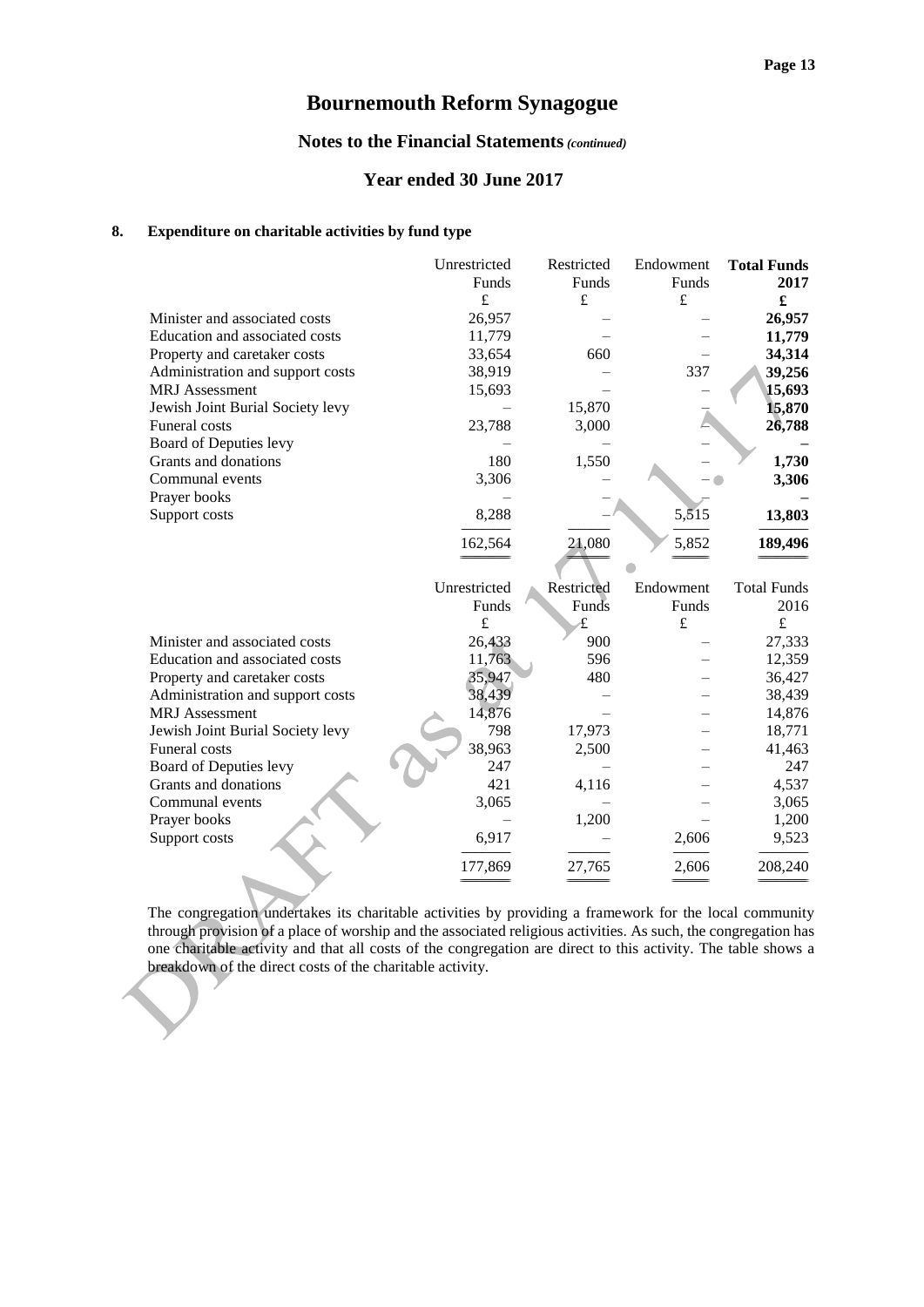======================== ========================

## **Bournemouth Reform Synagogue**

#### **Notes to the Financial Statements***(continued)*

#### **Year ended 30 June 2017**

#### **9. Expenditure on charitable activities by activity type**

|                                  | Activities<br>undertaken<br>directly | Support costs | <b>Total funds</b><br>2017 | Total fund<br>2016  |
|----------------------------------|--------------------------------------|---------------|----------------------------|---------------------|
|                                  | £                                    | £             | £                          | £                   |
| Minister and associated costs    | 26,957                               |               | 26,957                     | 27,333              |
| Education and associated costs   | 11,779                               |               | 11,779                     | 12,359              |
| Property and caretaker costs     | 34,314                               |               | 34,314                     | 36,427              |
| Administration and support costs | 39,256                               |               | 39,256                     | 38,439              |
| <b>MRJ</b> Assessment            | 15,693                               |               | 15,693                     | 14,876              |
| Jewish Joint Burial Society levy | 15,870                               |               | 15,870                     | 18,771              |
| <b>Funeral costs</b>             | 26,788                               |               | 26,788                     | $4\overline{1,}463$ |
| Board of Deputies levy           |                                      |               |                            | 247                 |
| Grants and donations             | 1,730                                |               | 1,730                      | 4,537               |
| Communal events                  | 3,306                                |               | 3,306                      | 3,065               |
| Prayer books                     |                                      |               |                            | 1,200               |
| Governance costs                 |                                      | 13,803        | 13,803                     | 9,523               |
|                                  | 175,693                              | 13,803        | 189,496                    | 208,240             |

#### **10. Net gains on investments**

|                                        | Endowment | <b>Total Funds</b> | Endowment | <b>Total Funds</b> |
|----------------------------------------|-----------|--------------------|-----------|--------------------|
|                                        | Funds     | 2017               | Funds     | 2016               |
|                                        | £         |                    |           |                    |
| Unrealised gains on listed investments | 4.093     | 4.093              | 1,672     | 1,672              |
| Gains/(losses) on listed investments   |           | (7)                | 673       | 673                |
|                                        | 4.086     | 4,086              | 2,345     | 2,345              |
|                                        |           |                    |           |                    |

#### **11. Net income/(expenditure)**

Net income/(expenditure) is stated after charging/(crediting):

6

| Depreciation of tangible fixed assets                                                                | 2017<br>5,549 | 2016<br>£<br>5,686 |
|------------------------------------------------------------------------------------------------------|---------------|--------------------|
| <b>Independent examination fees</b><br>12.                                                           |               |                    |
|                                                                                                      | 2017<br>£     | 2016               |
| Fees payable to the independent examiner for:<br>Independent examination of the financial statements | 5,070         | 4.599              |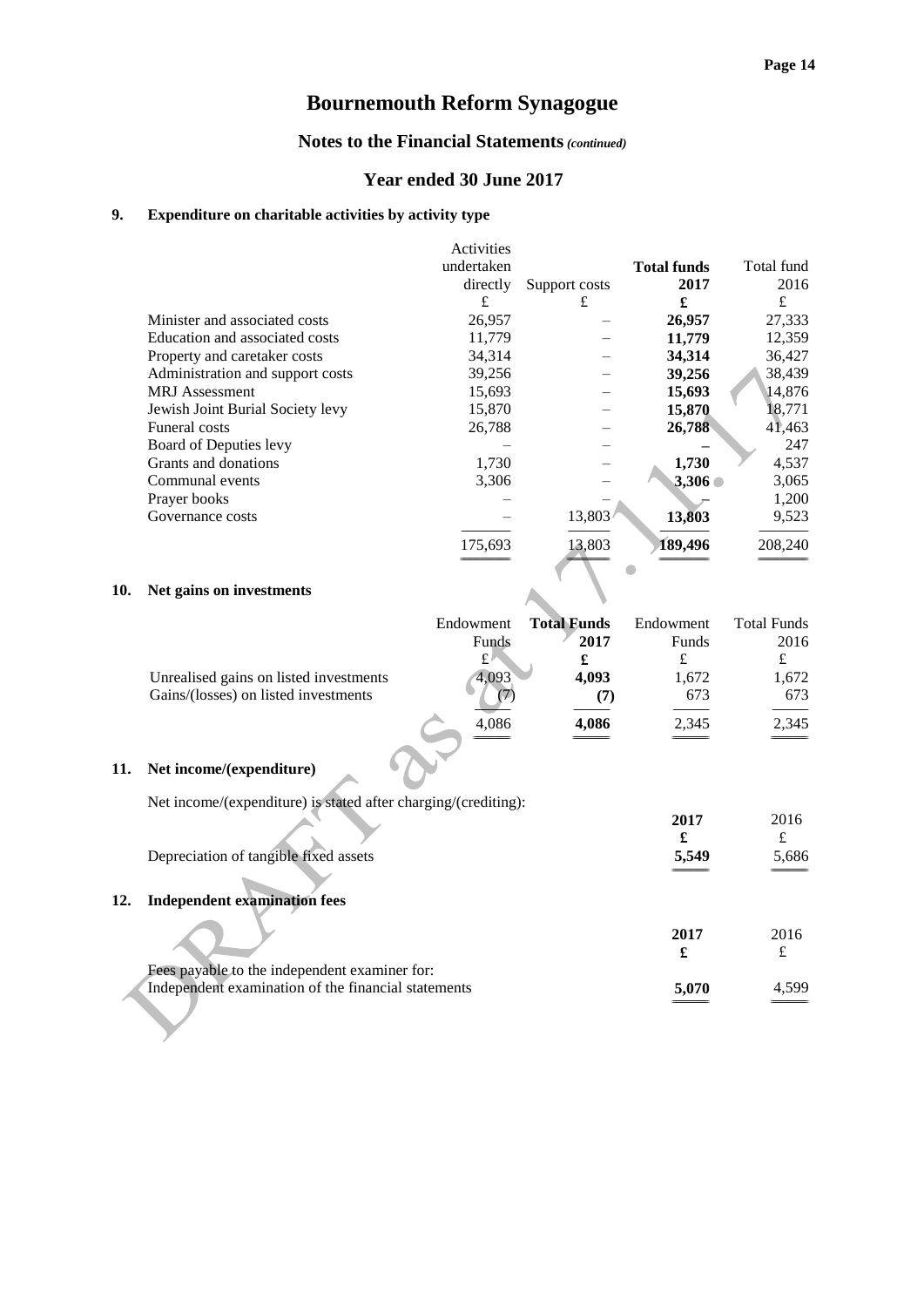#### **Notes to the Financial Statements***(continued)*

#### **Year ended 30 June 2017**

#### **13. Staff costs**

The total staff costs and employee benefits for the reporting period are analysed as follows:

|                                         | 2017   | 2016   |
|-----------------------------------------|--------|--------|
|                                         | £      | ┻      |
| Wages and salaries                      | 38,005 | 37,368 |
| Social security costs                   | 535    | (854)  |
| Employer contributions to pension plans | 45     | 44     |
|                                         | 38,585 | 36,558 |
|                                         |        |        |

The average head count of employees during the year was 4 (2016 - 4). The average number of full-time equivalent employees during the year is analysed as follows:

|                                              | 2017 | 2016     |
|----------------------------------------------|------|----------|
|                                              | No.  | No.      |
| Number of staff - educational                |      |          |
| Number of staff - caretaker                  |      |          |
| Number of staff - administration and finance | ◠    | $\gamma$ |
|                                              |      |          |
|                                              |      |          |

No employee received employee benefits of more than £60,000 during the year (2016 - Nil).

#### **14. Trustee remuneration and expenses**

No Trustee received remuneration during the year (2016 - Nil). Reimbursed expenses to Trustees for travel and general subsistence amount to £1,814 - 6 Trustees in the year (2016 - £897 - 6 Trustees).

#### **15. Tangible fixed assets - consolidated and charity**

|                        | Leasehold | Fixtures     |           |           |              |
|------------------------|-----------|--------------|-----------|-----------|--------------|
|                        | property  | and fittings | Equipment | Library   | <b>Total</b> |
|                        | £         | £            | £         | £         | £            |
| Cost                   |           |              |           |           |              |
| At 1 July 2016 and     |           |              |           |           |              |
| <b>30 June 2017</b>    | 214,973   | 30,687       | 20,565    | 633       | 266,858      |
| <b>Depreciation</b>    |           |              |           |           |              |
| At 1 July 2016         | 19,108    | 26,868       | 19,236    |           | 65,212       |
| Charge for the year    | 4,777     | 573          | 199       |           | 5,549        |
| At 30 June 2017        | 23,885    | 27,441       | 19,435    |           | 70,761       |
| <b>Carrying amount</b> |           |              |           |           |              |
| <b>At 30 June 2017</b> | 191,088   | 3,246        | 1,130     | 633       | 196,097      |
|                        |           |              |           |           |              |
| At 30 June 2016        | 195,865   | 3,819        | 1,329     | 633<br>__ | 201,646      |
|                        |           |              |           |           |              |

All assets are held for charitable purposes. Leasehold property comprises the synagogue at 53 Christchurch Road, Bournemouth.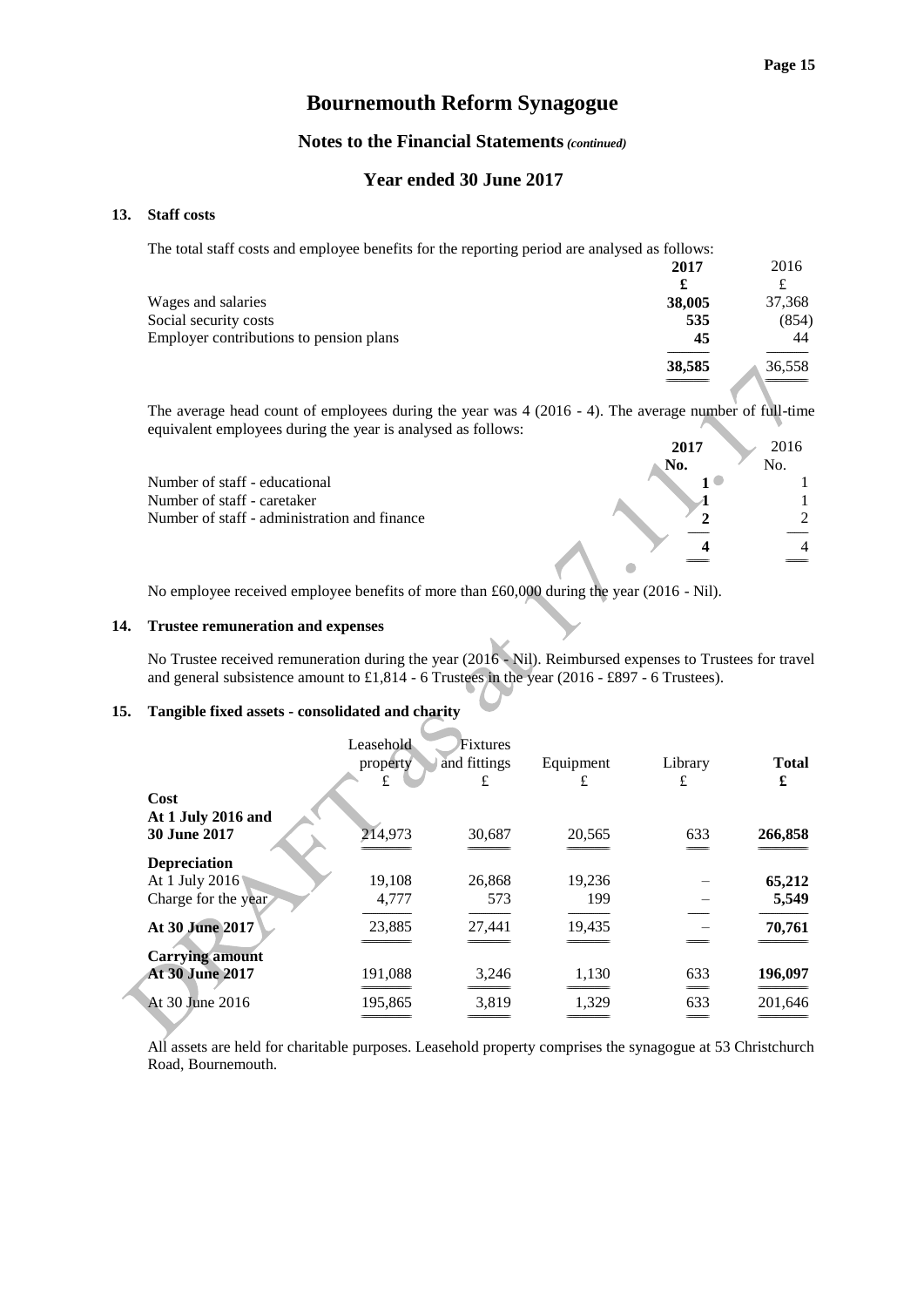### **Notes to the Financial Statements***(continued)*

#### **Year ended 30 June 2017**

#### **16. Investments - consolidated**

|                                               | Cash or cash<br>equivalents | Listed<br>investments | <b>Total</b> |
|-----------------------------------------------|-----------------------------|-----------------------|--------------|
|                                               | £                           | £                     | £            |
| <b>Cost or valuation</b>                      |                             |                       |              |
| At 1 July 2016                                | 168,229                     | 72,406                | 240,635      |
| Disposals                                     | (15,405)                    | (2,509)               | (17, 914)    |
| Fair value movements                          |                             | 4,093                 | 4,093        |
| At 30 June 2017                               | 152,824                     | 73,990                | 226,814      |
| Impairment<br>At 1 July 2016 and 30 June 2017 |                             |                       |              |
| <b>Carrying amount</b>                        |                             |                       |              |
| <b>At 30 June 2017</b>                        | 152,824                     | 73,990                | 226,814      |
| At 30 June 2016                               | 168,229                     | 72,406                | 240,635      |

All investments shown above are held at valuation.

#### **17. Debtors**

| 2017   | 2016                     |
|--------|--------------------------|
|        | £                        |
| 1,846  | 2,509                    |
| 5,663  | 15,213                   |
| 9,549  | 10,699                   |
| 17,058 | 28,421                   |
|        | Consolidated and charity |

# **18. Creditors: amounts falling due within one year**

**The Contract of the Contract of the Contract of the Contract of the Contract of the Contract of the Contract of the Contract of the Contract of the Contract of the Contract of the Contract of The Contract of The Contract** 

|                 | Consolidated |         | Charity |         |
|-----------------|--------------|---------|---------|---------|
|                 | 2017         | 2016    | 2017    | 2016    |
| Other creditors |              | ے       |         |         |
|                 | 107.402      | 114,595 | 106,502 | 112,582 |
|                 |              |         |         |         |

#### **19. Pensions and other post retirement benefits**

#### **Defined contribution plans**

The amount recognised in income or expenditure as an expense in relation to defined contribution plans was £45 (2016 - £44).

#### **20. Analysis of charitable funds**

#### **Unrestricted funds**

|                      | At 1 July 2016 |         | Income Expenditure | <b>Gains</b>             | At<br>and losses 30 June 2017 |
|----------------------|----------------|---------|--------------------|--------------------------|-------------------------------|
|                      |                |         |                    |                          |                               |
| <b>General Funds</b> | 139.287        | 172.752 | (162.564)          | $\overline{\phantom{0}}$ | 149,475                       |
|                      |                |         |                    |                          |                               |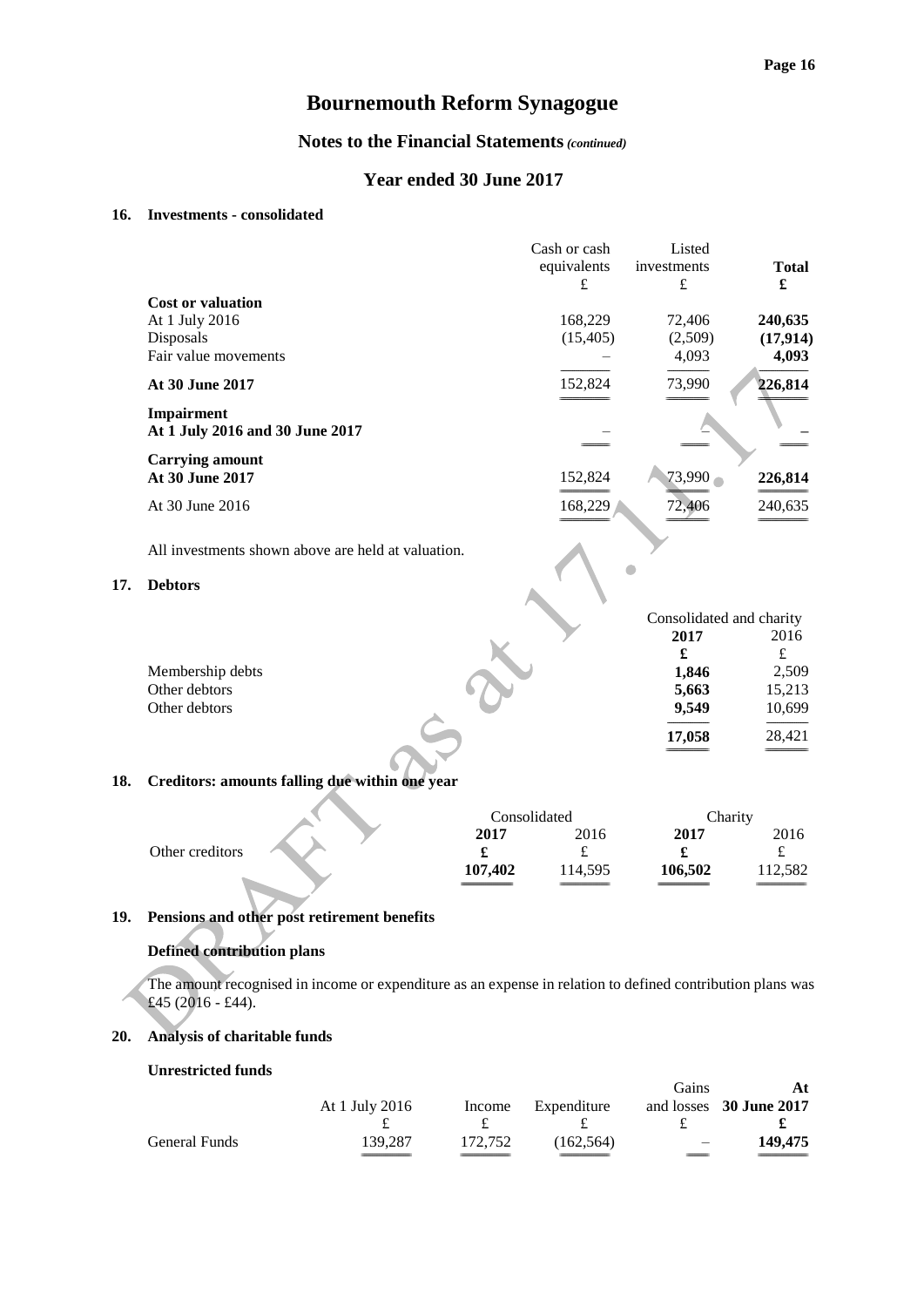### **Notes to the Financial Statements***(continued)*

#### **Year ended 30 June 2017**

#### **20. Analysis of charitable funds** *(continued)*

#### **Restricted funds**

|                             |                |        |             | Gains | At                      |
|-----------------------------|----------------|--------|-------------|-------|-------------------------|
|                             | At 1 July 2016 | Income | Expenditure |       | and losses 30 June 2017 |
|                             |                | £      | £           | £     |                         |
| Sefer Torah fund            | 395            |        |             |       | <b>395</b>              |
| Jewish Joint Burial Society |                | 15,870 | (15,870)    |       |                         |
| Soviet Jewry/Genesis fund   | 1,550          |        | (1,550)     |       |                         |
| Funerals paid in advance    | 6,800          |        | (3,000)     |       | 3,800                   |
| Outreach                    | 12,876         | 65     |             |       | 12,941                  |
| Cemetery fund               | 5,533          | 2,750  |             |       | 8,283                   |
| Kitchen/Building fund       | 9,427          |        | (660)       |       | 8,767                   |
|                             | 36,581         | 18,685 | (21,080)    |       | 34,186                  |
|                             |                |        |             |       |                         |

The Sefer Torah fund is to enable repairs to be made to the Sefer Torah. The fund has not been utised this year.

The Jewish Joint Burial Society has no reserves but reflect the income from members and levies paid over to the Society. Ċ

The Soviet Jewry and Genesis fund has been utilised in this year.

Funerals paid in advance are monies paid by members for funerals in the future, and are utilised when the funeral costs are incurred.

The Outreach fund is to enable outreach work to increase the membership of the Synagogue.

The Cemetery fund is for the purpose of maintaining the cemetery. Various donations were made to this fund during this year but no maintenance expenditure was incurred.

The Kitchen/Building fund is being held to cover replacement and necessary improvement costs to the kitchen and building.

The Hannah Levy House Trust, Kol Nidre and Board of Deputies funds have no reserves but reflect the income from members and levies paid. These monies are shown within other creditors

#### **Endowment funds**

|                     |                |        |             | Gains |                         |
|---------------------|----------------|--------|-------------|-------|-------------------------|
|                     | At 1 July 2016 | Income | Expenditure |       | and losses 30 June 2017 |
|                     |                |        |             |       |                         |
| Townsend endowments | 239,393        | .887   | (10.647)    | 4.086 | 234.719                 |
|                     |                |        |             |       |                         |

The endowment fund was set up in 2002 on receipt of a legacy from the late K R Townsend. The capital and the income of the fund are able to be used for the general charitable purposes of the Synagogue in respect of its pastoral and educational work. The Townsend Endowment Trust is registered as a subsidiary charity of the Synagogue.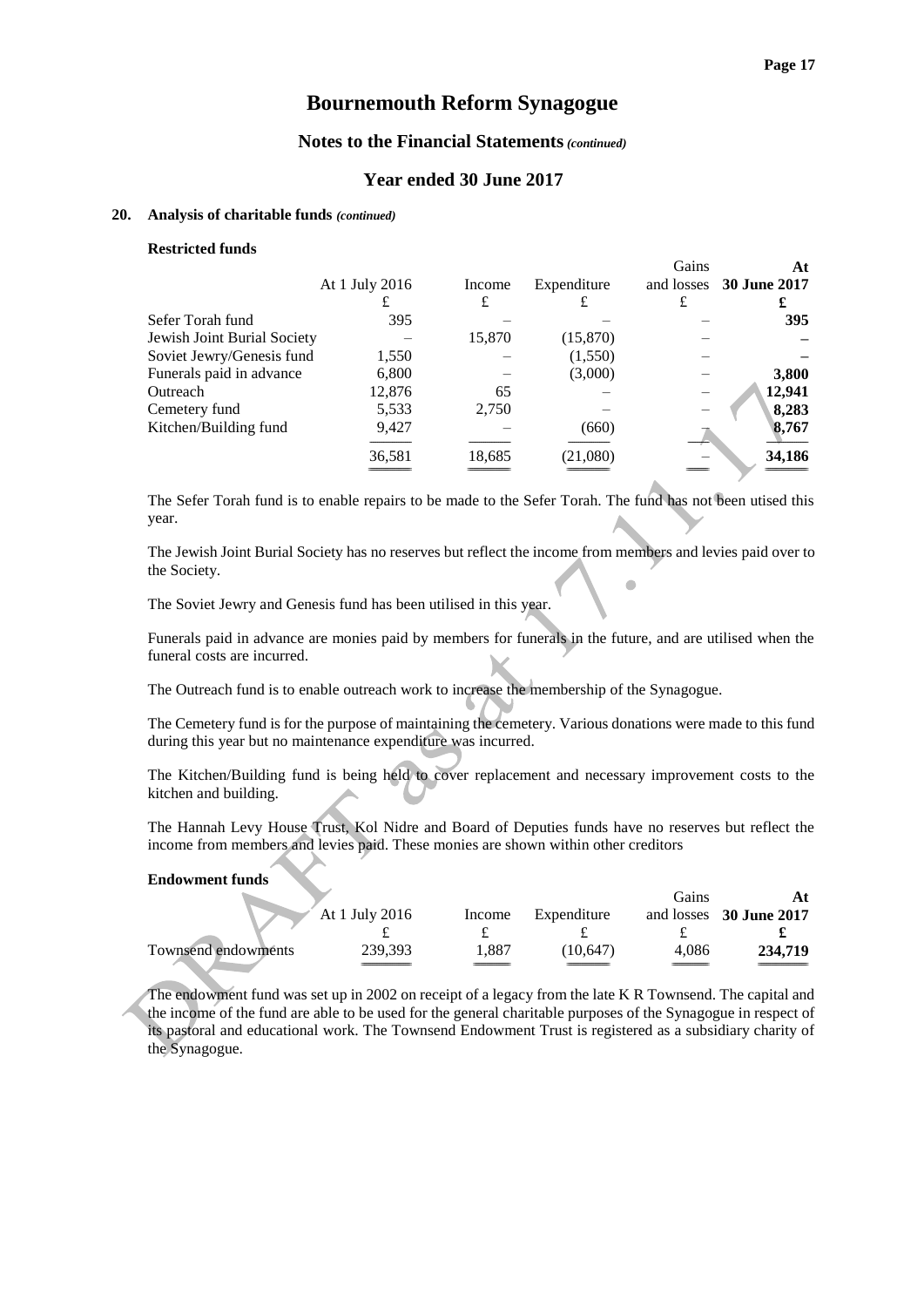#### **Notes to the Financial Statements***(continued)*

#### **Year ended 30 June 2017**

#### **21. Analysis of net assets between funds**

|                            | Unrestricted<br>Funds | Restricted<br>Funds | Endowment<br>Funds | <b>Total Funds</b><br>2017 |
|----------------------------|-----------------------|---------------------|--------------------|----------------------------|
|                            | £                     | £                   | £                  | £                          |
| Tangible fixed assets      | 196,097               |                     |                    | 196,097                    |
| Investments                |                       |                     | 226,814            | 226,814                    |
| Current assets             | 59,880                | 34,186              | 8,805              | 102,871                    |
| Creditors less than 1 year | (106, 502)            |                     | (900)              | (107, 402)                 |
| <b>Net assets</b>          | 149,475               | 34,186              | 234,719            | 418,380                    |

#### **22. Related parties**

There were no transactions with related parties that require disclosure for the year.

#### **23. Transition to FRS 102**

These are the first financial statements that comply with FRS 102. The charity transitioned to FRS 102 on 1 July 2015.

 $\blacksquare$ 

No transitional adjustments were required in the retained funds or income or expenditure for the year.